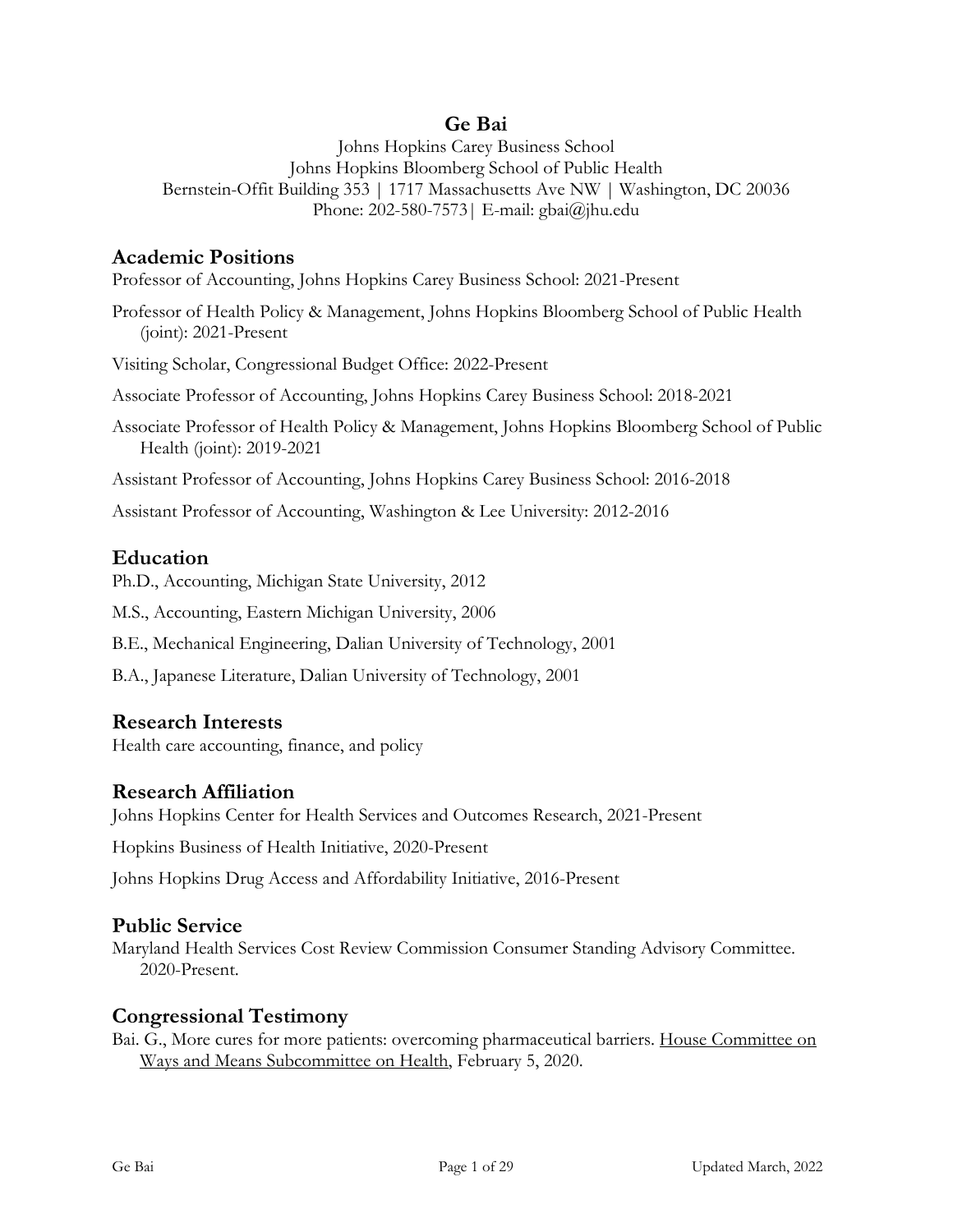# **Testimony to State Legislature**

Eisenberg, M., & Bai, G. Health care costs: options for state policymakers. Utah House of Representatives and State Senate. August 22, 2019.

# **Research Articles**

- Liao, J. M., Bai, G., Forman, H. P., White, A. A., & Lee, C. I. (2022). Health policy expert panel: hospital price transparency. Journal of the American College of Radiology. Forthcoming.
- Plummer, E., Socal, M., Ballreich, J., Anderson, G., & Bai, G. (2022). Trends of prescription drug manufacturer rebates in commercial health insurance plans, 2015-2019. JAMA Health Forum. Forthcoming.
- Yang, W., Bai, G., & Anderson, G. (2022). COVID-19 and hospital financial viability in the United States. JAMA Health Forum. Forthcoming.
- Jiang, J., Culbertson, N., & Bai, G. (2022). The effectiveness of email alerting on reducing hospital employees' unauthorized access to protected health information. JAMA Network Open. Forthcoming.
- Vervoort D., & Bai, G. (2022). The identification of outlier medical specialties from examining the association between the change in charges and the change in Medicare payments from 2010 to 2019. Journal of General Internal Medicine. In press.
- Bai, G., Zare, H., & Hyman, D. (2022). Unreimbursed Medicaid costs and hospital ownership type. JAMA Network Open. 5(2), e2148232.
- Jiang, J., Polsky, D., Littlejohn, J., Wang, Y., Zare, H., & Bai, G. (2021). Factors associated with compliance to the hospital Price Transparency Final Rule: a national landscape study. Journal of General Internal Medicine. In press.
- Jiang, J., Makary, M., & Bai, G. (2022). Commercial Negotiated Prices for CMS-specified Shoppable Radiology Services in U.S. Hospitals. Radiology, 302(3), 622-624.
	- o Featured in an editorial by Forman, H. P. and a podcast by Nicola, R. and Chu, L.
	- o Featured by the Wall Street Journal.
- Gong, J. H., Bai, G., Vervoort, D., Eltorai, A. M., Giladi, A. M., & Long, C. (2021). Decreasing Medicare utilization, reimbursement, and reimbursement-to-charge ratio of reconstructive plastic surgery procedures: 2010 to 2019. Annals of Plastic Surgery. In press.
- Jiang, J., Makary, M., & Bai, G. (2021). Commercial negotiated prices for CMS-specified shoppable surgery services in U.S. hospitals. International Journal of Surgery. In press.
- Bai, G., Zare, H., Eisenberg, M., Polsky, D., & Anderson, G. F. (2021). Comparison of trends in nonprofit hospitals' charity care eligibility policies between Medicaid expansion States and Medicaid nonexpansion States. Medical Care Research and Review. In press.
- Meiselbach, M., Eisenberg, M., Bai, G., Sen A., & Anderson, G. F. (2021). Labor market concentration and worker contributions to health insurance premiums. Medical Care Research & Review. In press.
- Meiselbach, M., Bai, G., & Anderson, G. F. (2021). Charges of COVID-19 diagnostic testing and antibody testing across facility types and states. Journal of General Internal Medicine, in press.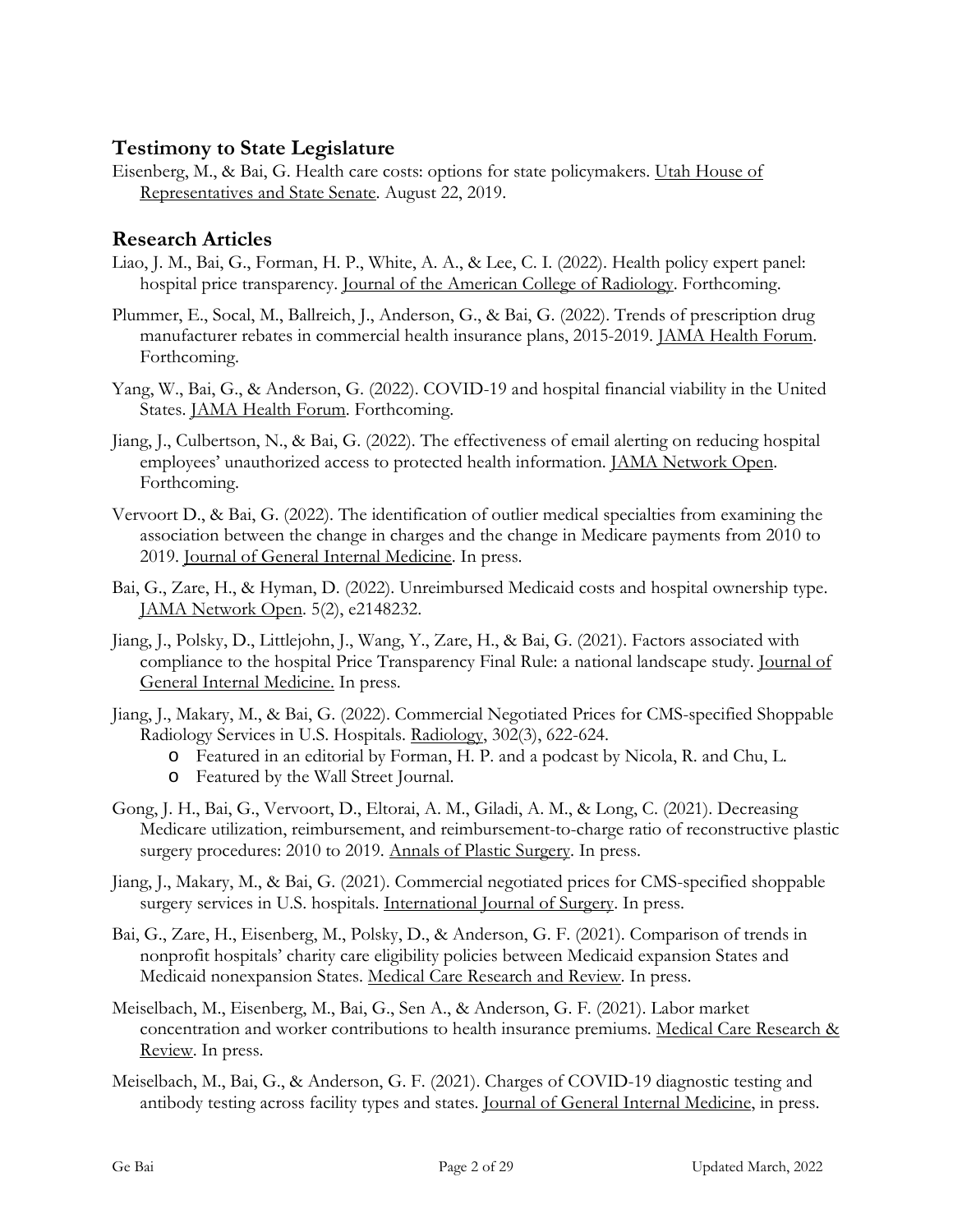- Bai, G., Park, A., Wang, Y., Overton, H., Bruhn, W., & Makary, M. A. (2022). The commissions paid to brokers by for fully-insured health plans. Medical Care Research & Review, 79(1), 133-140.
- Jiang, J., Makary, M., & Bai, G. (2021). Comparison of cash prices to commercial negotiated prices for 70 hospital services. JAMA Network Open, 4(12), e2140526.
- Socal, M., & Bai, G. (2021). Bipartisan federal legislation to address insulin access and affordability. Diabetes Spectrum, 34(4), 394-398.
- Liljenquist, D., Dai, T., & Bai, G. (2021). A nonprofit public utility approach to enhance nextgeneration vaccine manufacturing capacity. Population Health Management, 24(5), 546-547.
- Socal, M., Bai G., Cordeiro, T., & Anderson, G. F. (2021). Association between waste-free formularies and prescription drug spending among self-insured employers. JAMA Network Open, 4(10), e2131486.
- Zare, H., Bai, G., Albrecht C., Choe J., Anderson G. F. (2021). Hospital inpatient charges of COVID-19 diagnostic tests ranged from \$10 to \$1,390. Population Health Management, 24(4), 433-435.
- Paturzo, J. G., Hashim, F., Dun, C., Boctor, M. J., Bruhn, W. E., Walsh, C., Bai, G., & Makary, M. A. (2021). Trends in hospital lawsuits filed against patients for unpaid bills following published research about this activity. JAMA Network Open, 4(8), e2121926.
- Eisenberg, M., Meiselbach, M., Sen A., Bai, G., & Anderson, G. F. (2021). Large self-insured employers lack power to effectively negotiate hospital prices. The American Journal of Managed Care, 27(7), 290-296.
- Liljenquist, D., Bai, G., Sarpatwari, A., Anderson, G. F. (2021). A nonprofit approach to address foreign dependence of generic drugs. The Journal of Law, Medicine & Ethics, 49, 30-33.
- Bai, G., Zare, H., Eisenberg, M., Polsky, D., & Anderson, G. F. (2021). Analysis suggests government and nonprofit hospitals' charity care is not aligned with their favorable tax treatment. Health Affairs, 40(4), 629-636.
- Socal, M., Ezebilo, I., Bai, G., & Anderson, G. F. (2021). Biosimilar formulary placement in Medicare Part D Prescription Drug Plans: A case study of infliximab. American Journal of Health-System Pharmacy, 3(1), 216-221.
- Socal, M., Bai, G., & Anderson, G. F. (2021). Factors associated with dispensing of branded medications in the Medicare Part D program. JAMA Network Open, 4(3), e210483.
- Kang, S., Socal, M., Bai, G., & Anderson, G. F. (2021). Off-label coverage of high-cost drugs by independent charity patient assistance programs. Journal of General Internal Medicine, 36(2), 555-556.
- Olson, A., Barrick J., Tayler, B., Rajgopal S., & Bai, G. (2020). Lobbying expenditures of the health sector during the COVID-19 Pandemic. Journal of General Internal Medicine, 35(10), 3133-3136.
- Bai, G., Yehia F., Chen, W., & Anderson, G. F. (2020). Investment income of U.S. Nonprofit hospitals in 2017. Journal of General Internal Medicine, 35(9), 2818-2820.
- Bai, G., & Zare, H. (2020). Hospital cost structure and the implications on cost management during COVID-19. Journal of General Internal Medicine, 35(9), 2807-2809.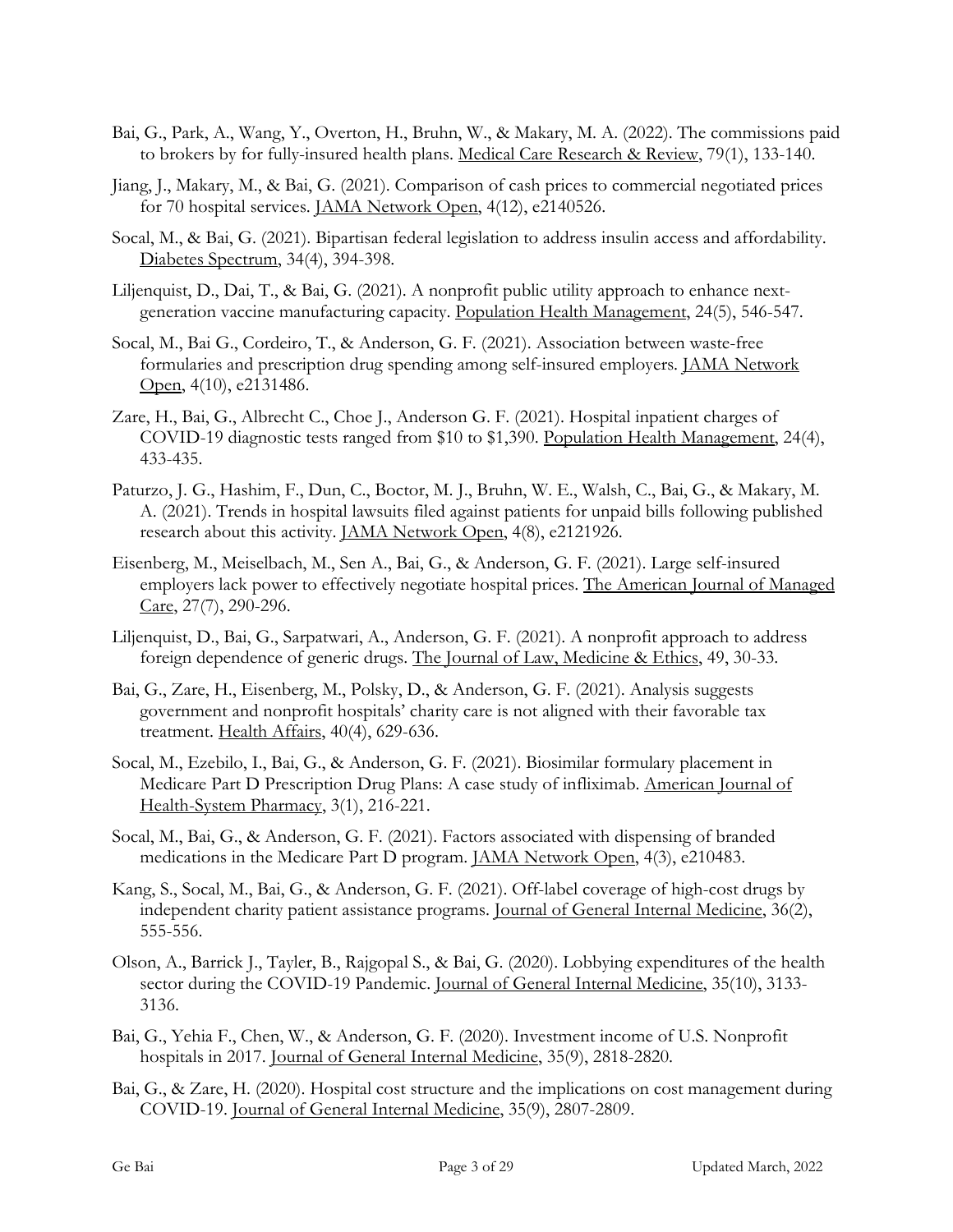- Dai, T., Bai, G., & Anderson, G. F. (2020). PPE supply chain needs data transparency and stress testing. Journal of General Internal Medicine, 35(9), 2748-2749.
- Socal, M., Garrett, J. B., Tayler, W. B., Bai, G., & Anderson, G. F. (2020). Naming convention, interchangeability, and patient interest in biosimilars. Diabetes Spectrum, 33(3), 273-279.
- Bai, G., Yehia F., Chen, W., & Anderson, G. F. (2020). Varying trends in the financial viability of rural hospitals in the US, 2011-2017, Health Affairs, 39(6), 942-948.
- Socal, M., Anderson, K., Sen, A., Bai, G., & Anderson, G. F. (2020). Biosimilar uptake in Medicare Part B varied across hospital outpatient departments and physician practices: the case of filgrastim. Value in Health, 23(4), 481-486.
- Bai, G., Yehia F., & Anderson, G. F. (2020). The charity care provision of U.S. nonprofit hospitals. JAMA Internal Medicine, 180(4), 606-607.
- Kang, S., Bai, G., DiStefano M., Socal, M., Yehia F., & Anderson, G. F. (2020). Comparative approaches to drug pricing. Annual Review of Public Health, 41, 499-512.
- Jiang, J., & Bai, G. (2020). Types of information compromised in breaches of protected health information. Annals of Internal Medicine, 172(2), 159-160.
- Kang, S., Sen, A., Bai, G., & Anderson, G. F. (2019). Financial eligibility criteria and medication coverage for independent charity patient assistance programs. JAMA, 322(5), 422-429. o Featured in the editorial by Kraschel, K., & Curfman, G.
- Bai, G., Chanmugam A., Suslow, V. Y., & Anderson, G.F. (2019). Air ambulance with sky high charges. Health Affairs, 38(7), 1195-1200. o Featured in Annals of Emergency Medicine News & Perspective.
- Socal, M., Bai, G., & Anderson, G. F. (2019). Favorable formulary placement of branded drugs in Medicare Prescription Drug Plans when generics are available. JAMA Internal Medicine, 179(6), 832-833.
- Bai, G., Kelen G. D., Frick, K. D., & Anderson, G. F. (2019). Nurse practitioners and physician assistants in emergency medical services who billed independently, 2012-2016. American Journal of Emergency Medicine, 37(5), 928-932.
- Karas, L., Kang, S., Bai, G., Feldman, R., & Anderson, G. F. (2019). Pharmaceutical industry funding to patient-advocacy organization: a cross-national comparison of disclosure codes and regulation. Hastings International and Comparative Law Review, 42(2), 453-484.
- Kang, S., Bai, G., Karas, L., & Anderson, G. F. (2019). Pharmaceutical industry support of US patient advocacy organizations: an international context. American Journal of Public Health, 109(4), 559-561.
- Garrett, J., Tayler W., Bai, G., Social, M., Trujillo, A., & Anderson, G. F. (2019). Consumer responses to price disclosure in direct-to-consumer pharmaceutical advertising. JAMA Internal Medicine, 179(3), 435-437.
	- o Featured in the editorial by Sarpatwari, A., & Kesselheim, A. S.
	- o Cited nine times by the HHS final rule to require drug pricing transparency.
- Jiang, J., & Bai, G. (2019). Evaluation of causes of protected health information breaches. JAMA Internal Medicine, 179(2), 265-267.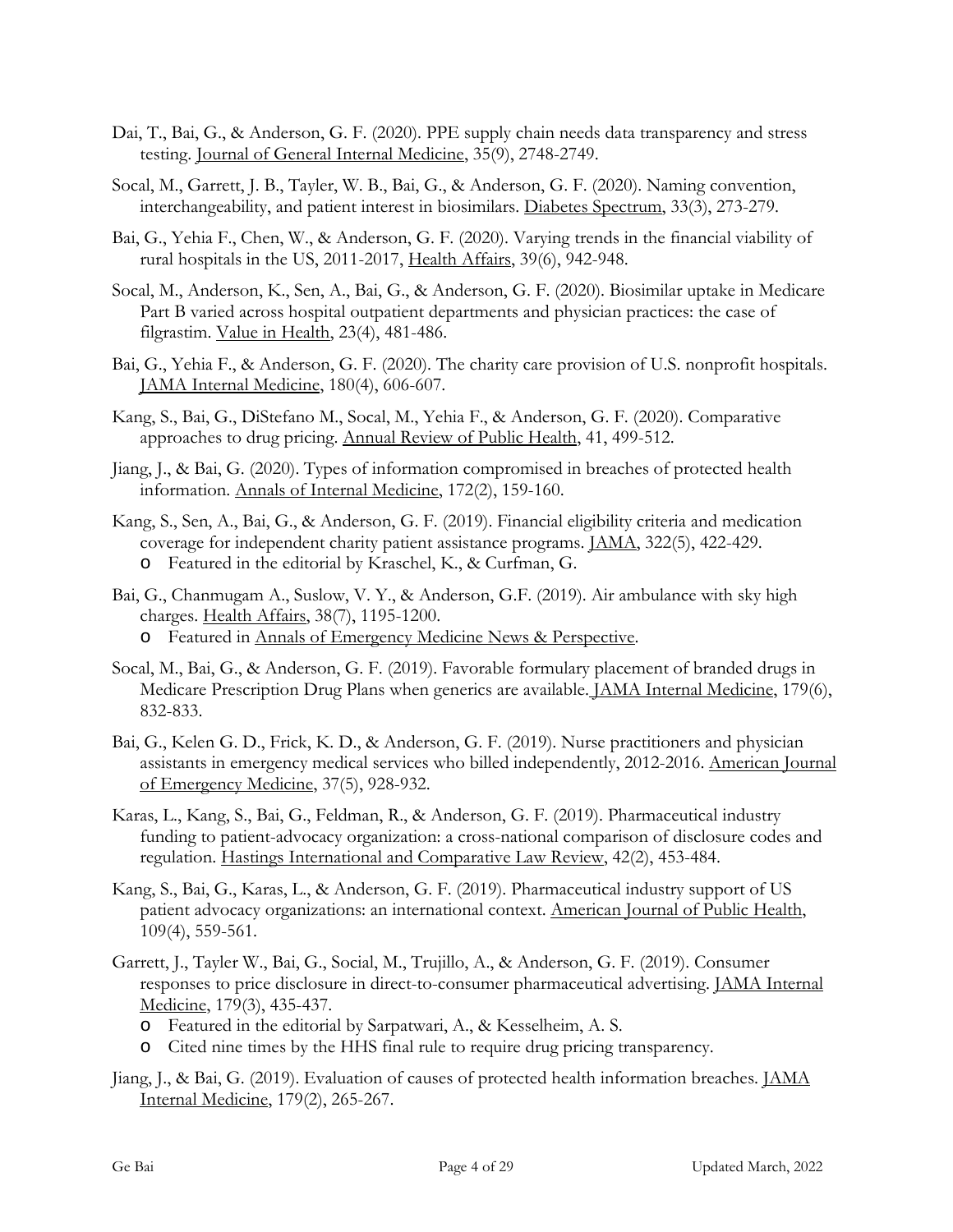- Levin J., Ballreich J., Socal M., Bai, G., Anderson, G. F. (2019). Consolidated drug purchasing across federal agencies: a policy to decrease cost sharing for Medicare beneficiaries. Journal of Health Care Finance, 46(1), 1-10.
- Bai, G., & Anderson, G. F. (2018). Market power: price variation among commercial insurers for hospital services. Health Affairs, 37(10), 1615-1622.
- Liljenquist, D., Bai, G., & Anderson, G. F. (2018). Addressing generic-drug market failures—the case for establishing a nonprofit manufacturer. The New England Journal of Medicine, 378(20), 1857-1859.
	- o Reprinted in NEJM Catalyst.
- Aiken, L. H., Dahlerbruch, J., Todd, B., Bai, G. (2018). The graduate nurse education demonstration: Implications for Medicare policy. The New England Journal of Medicine, 378(25), 2360-2363.
- Bai, G., Bennet, C., Wang, J., & Anderson, G. F. (2018). Access to antihypertensive drugs in China. Circulation, 138(17), 1777-1779.
- Rogers, A., Bai, G., Loss, M., & Anderson, G. F. (2018). Increasing frequency and share of dermatologic procedures billed by non-physician clinicians from 2012-2016. Journal of the American Academy of Dermatology, 79(6), 1159-1161.
- Chen, Y., Barkun, A. N., Adam, V., Bai, G., Sign, V. K. et al. (2018). Cost-effectiveness analysis comparing lumen apposing metal stents with plastic stents in the management of pancreatic walled-off necrosis. Gastrointestinal Endoscopy, 88(2), 267-276.
- Bai, G., Sen, A. P., & Anderson, G. F. (2018). Pharmacy benefit managers, brand-name drug prices, and patient cost sharing. Annals of Internal Medicine, 168(6), 436-437. o Featured in Johns Hopkins Health Review.
- Mehta, A., Xu, T., Bai, G., Hawley, K., & Makary, M. (2018). The impact of price transparency for surgical services. The American Surgeon, 84(4), 604-608.
- Chen, Y., Barkun, A. N., Adam, V., Bai, G., Sign, V. K. et al. (2018). Plastic stents are more costeffective than lumen apposing metal stents in the management of pancreatic pseudocysts. Endoscopy International Open, 6: E780-788.
- Xu, T., Park, A., Bai, G., Joo, S., Hutfless, S., Mehta, A., Anderson, G. F., & Makary, M. (2017). Variation in emergency department vs internal medicine excess charges in the United States. JAMA Internal Medicine, 177(8), 1139-1145.
- Rogers, A. T., Bai, G., Lavin, R. A., & Anderson, G. F. (2017). Higher hospital spending on occupational therapy is associated with lower readmission rates. Medical Care Research and Review, 74(6), 668-686.
- Bai, G., Jiang, X., & Flasher, R. (2017). Hospitals risks of data breaches. JAMA Internal Medicine, 177(6), 878-880.
- Bai, G., & Anderson, G. F. (2017). Variation in the ratio of physician charges to Medicare payments by specialty and region. JAMA, 317(3), 315-317.
- Bai, G., Xu, T., Rogers, A. T., & Anderson, G. F. (2017). Hospitals with higher direct cost ratios have lower readmission rates. Journal of Health Care Finance, 43(3), 1-18.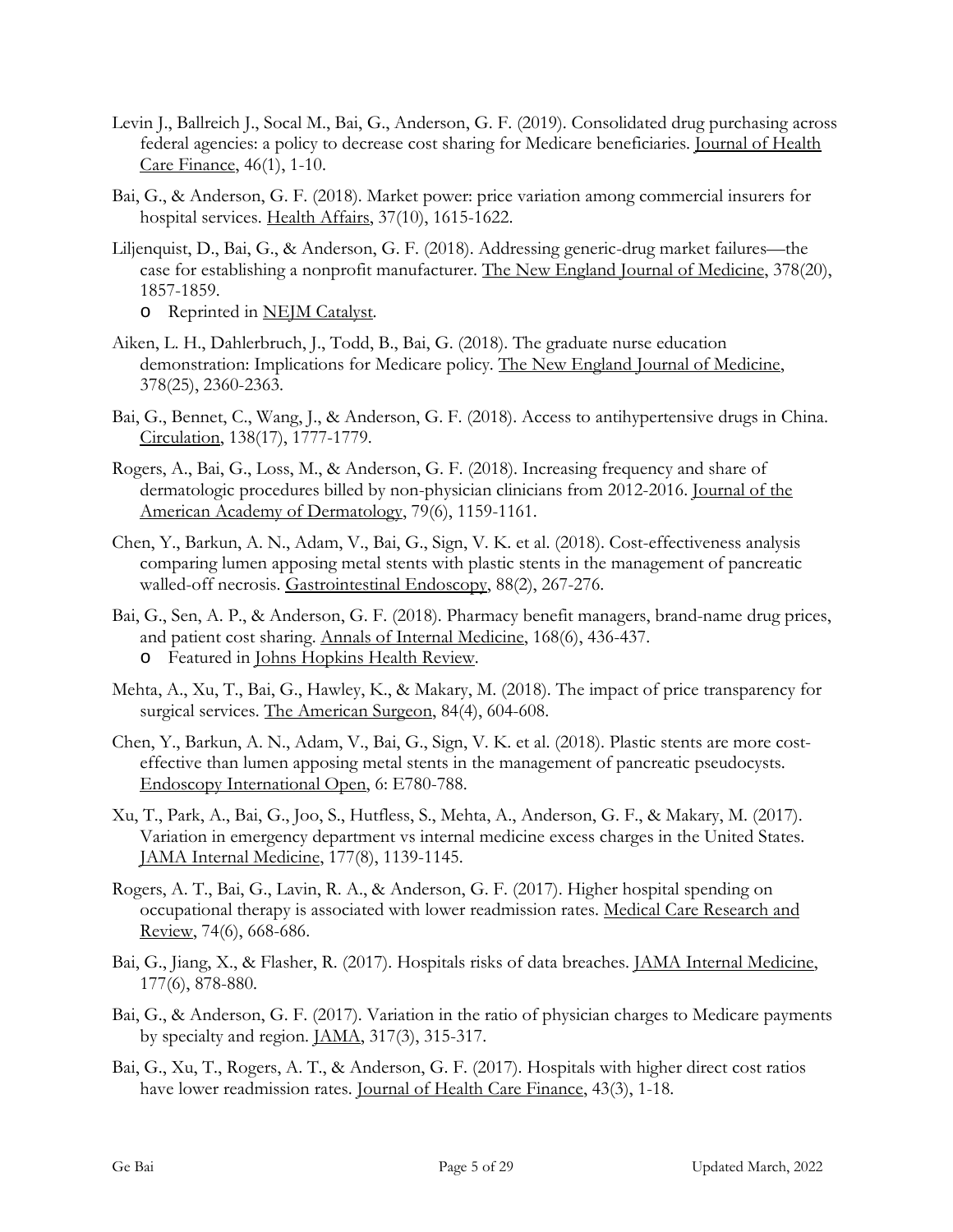- Bai, G., & Anderson, G. F. (2016). US Hospitals are still using chargemaster markups to maximize revenues. Health Affairs, 35(9), 1658-1664.
- Bai, G., & Anderson, G. F. (2016). [A more detailed understanding of factors associated with hospital](https://scholar.google.com/citations?view_op=view_citation&hl=en&user=E65jDPEAAAAJ&citation_for_view=E65jDPEAAAAJ:4TOpqqG69KYC)  [profitability.](https://scholar.google.com/citations?view_op=view_citation&hl=en&user=E65jDPEAAAAJ&citation_for_view=E65jDPEAAAAJ:4TOpqqG69KYC) Health Affairs, 35(5), 889-897.
	- o The second most-read Health Affairs article in 2016
- Bai, G. (2016). [Applying variance analysis to understand California hospitals' expense recovery status](http://www.aaajournals.org/doi/abs/10.2308/acch-51362)  [by patient groups.](http://www.aaajournals.org/doi/abs/10.2308/acch-51362) Accounting Horizons, 30(2), 211-223.
- Bai, G., & Krishnan, R. (2016). Effects of ambiguous common uncertainty on employees' preference for relative performance contracts. The Japanese Accounting Review, 6, 65-93.
- Bai, G., & Anderson, G. F. (2015). [Extreme markup: The fifty US hospitals with the highest charge](http://content.healthaffairs.org/content/34/6/922.short)[to-cost ratios.](http://content.healthaffairs.org/content/34/6/922.short) Health Affairs, 34(6), 922-928.
	- o Featured in a New York Times editorial.
	- o Used as testimony before the House Ways and Means Committee.
	- o The most-read Health Affairs article in 2015
- Bai, G. (2015). [California's hospital fair pricing act reduced the prices actually paid by uninsured](http://content.healthaffairs.org/content/34/1/64.short)  [patients.](http://content.healthaffairs.org/content/34/1/64.short) Health Affairs, 34(1), 64-70.
- Bai, G., Kajiwara, T., & Liu, J. (2015). The cost of manufacturing disruptions. Strategic Finance, 97(6), 40-45.
- Bai, G., & Krishnan, R. (2015). [Do hospitals without physicians on the board deliver lower quality](https://scholar.google.com/citations?view_op=view_citation&hl=en&user=E65jDPEAAAAJ&citation_for_view=E65jDPEAAAAJ:Tyk-4Ss8FVUC)  [of care?](https://scholar.google.com/citations?view_op=view_citation&hl=en&user=E65jDPEAAAAJ&citation_for_view=E65jDPEAAAAJ:Tyk-4Ss8FVUC) American Journal of Medical Quality, 30(1), 58-65.
- Bai, G. (2015). Hospitals with accounting experts on the board received higher charitable contributions. Journal of Health Care Finance, 42(1), 1-17.
	- o Received 2011 American Accounting Association/Grant Thornton Doctoral Dissertation Award.
- Bai, G., Kajiwara, T., & Liu, J. (2015). [Measuring the cost of individual disruptions in multistage](https://scholar.google.com/citations?view_op=view_citation&hl=en&user=E65jDPEAAAAJ&citation_for_view=E65jDPEAAAAJ:W7OEmFMy1HYC)  [manufacturing systems.](https://scholar.google.com/citations?view_op=view_citation&hl=en&user=E65jDPEAAAAJ&citation_for_view=E65jDPEAAAAJ:W7OEmFMy1HYC) Journal of Management Accounting Research, 28(1), 1-26.
- Bai, G., Hsu, S., & Krishnan, R. (2014). Accounting performance and capacity investment decisions: Evidence from California hospitals. Decision Sciences, 45(2), 309-339.
- Bai, G. (2014). University president compensation: evidence from the United States. Higher Education Studies, 4(6), 1-14.
- Bai, G. (2013). How do board size and occupational background of directors influence social performance in for-profit and non-profit organizations? Evidence from California hospitals. Journal of Business Ethics, 118(1), 171-187.
- Bai, G., & Krishnan, R. (2012). Role of management accounting systems in the development and efficacy of transactive memory systems. Journal of Management Accounting Research, 24(1), 201-220.
- Bai, G., Coronado, F., & Krishnan, R. (2010). The role of performance measure noise in mediating the relation between task complexity and outsourcing. Journal of Management Accounting Research, 22(1), 75-102.
	- o Received 2014 Journal of Management Accounting Research Best Paper Award.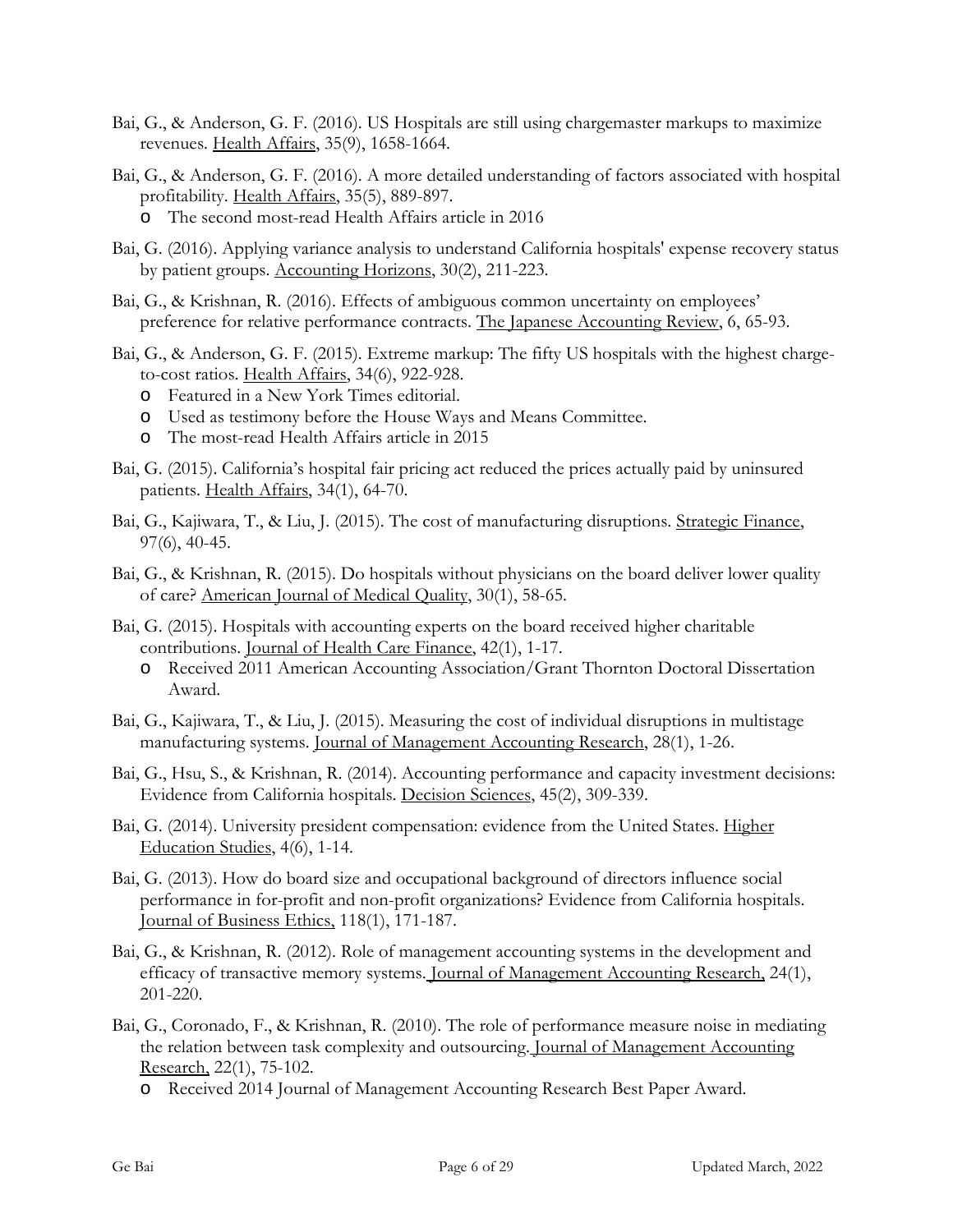## **Research Comments and Replies**

- Xu, T., & Bai, G. (2018). Reducing the burden of catastrophic health expenditures in the United States. Annals of Surgery, 268(1), e21.
- Xu, T., Park, A., & Bai, G. (2018). Service provided by internal medicine physicians compared with emergency physicians: Flawed data—reply. JAMA Internal Medicine, 178(2), 297-297.
- Bai, G., & Anderson, G. F. (2017). Physician charges and Medicare payments—reply. JAMA, 317(17), 1802-1803.
- Bai, G., Jiang, X., & Flasher, R. (2017). The need for better data breach statistics—reply. JAMA Internal Medicine, 177(11), 1696-1697.
- Bai, G., & Anderson, G. F. (2016). Profitable hospitals: the authors reply. Health Affairs, 35(8), 1545.

# **Policy Comments**

- Brown, EC., Hall, MA., Adler, L., Trish, E., Ly, B., Bai, G., Chhabra, KR., Richman, BD., Schulman, K. (2020). Comments of health law, economics, and policy researchers on unfair billing practices of air ambulances [docket number DOT-OST-2019-0182].
- Bai, G. (2019). Comment on the HHS proposed rule: 21st Century Cures Act: Interoperability, Information Blocking, and the ONC Health IT Certification Program. https://www.regulations.gov/document?D=HHS-ONC-2019-0002-1065
- Bai, G. & Anderson, G. F. (2019). Removal safe harbor protection for rebates involving prescription pharmaceuticals and creation of new safe harbor protection for certain point-of-sale reductions in price on prescription pharmaceuticals and certain pharmacy benefit manager service fees. https://www.regulations.gov/document?D=HHSIG-2019-0001-0097
- Sen, P. A., Willink, A., Oakes, A. H., Hale, J., Eisenberg, M. D., Bai, G., Sharfstein, J. M., & Anderson, G. F. (2019). How are states lowering health care prices in the private sector: policy recommendations to HELP Committee.
- Bai, G., & Anderson, G. F. (2019). Proposal to modernize Part D and Medicare Advantage to lower drug prices and reduce out-of-pocket expenses. https://www.regulations.gov/document?D=CMS-2018-0149-3593
- Anderson, G. F., & Bai, G. (2018). Proposal to require manufacturers to disclosure drug prices in Television Ads. https://www.regulations.gov/document?D=CMS-2018-0123-0147

# **Popular Press Articles**

- Bai, G., & Hyman, D. A. (2022). Nonprofit hospitals' community benefits should square with their tax exemptions. They often don't. STAT First Opinion, February 17, 2022.
- Bai, G., & Jiang, J. (2022). A year of hospital price transparency offers hope for affordable care. The Hill, January 4, 2022.
- Plummer, E., Makary, M., & Bai, G. (2021). What SEC football just taught us about COVID-19. The Hill, December 9, 2021.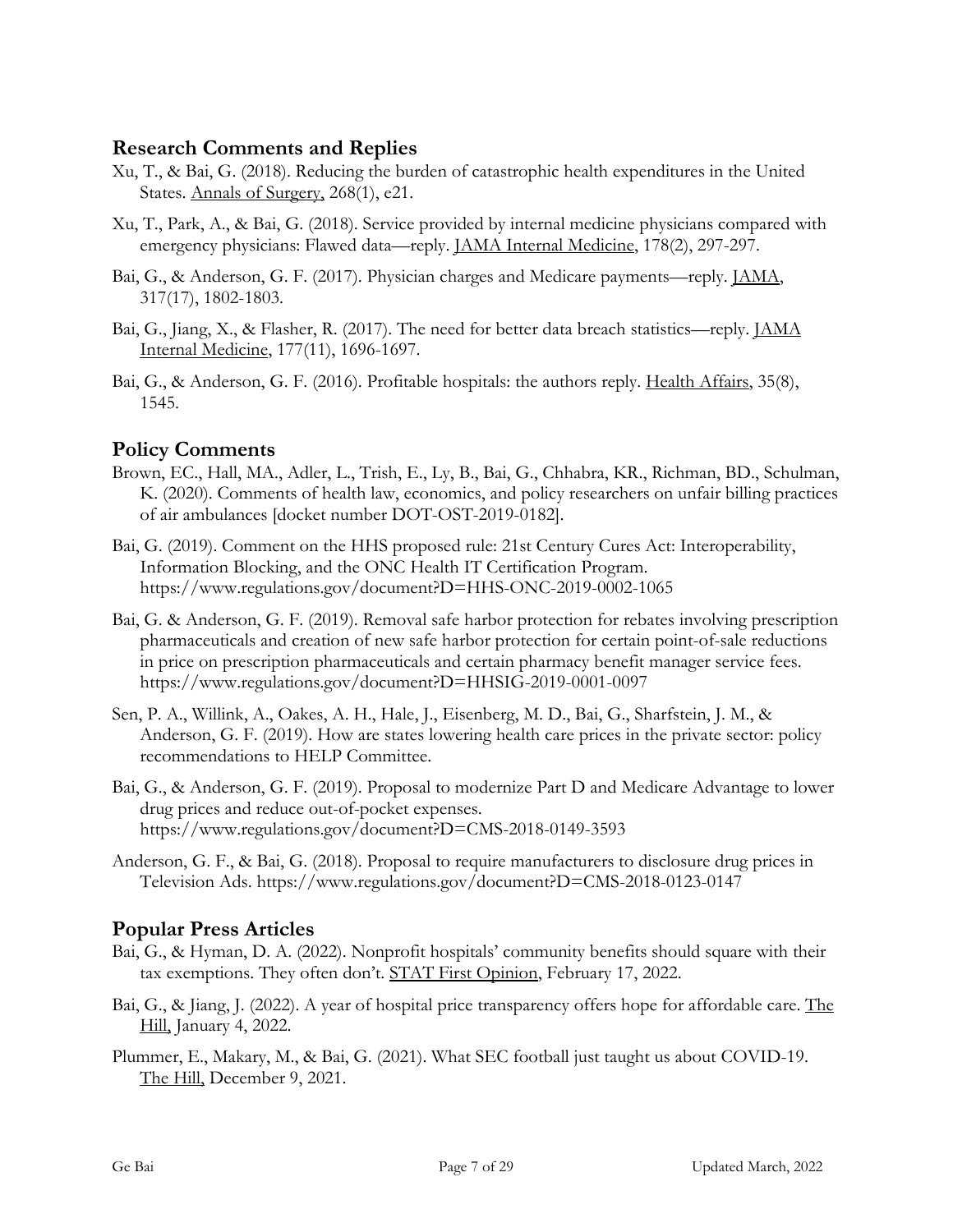- Bai, G., Jiang, J., & Makary, M. (2021). Is the Hospital Transparency Rule actually lowering costs? MedPage Today, August 12, 2021.
- Bai, G., & Hyman, D. A. (2021). Tax exemptions for nonprofit hospitals: It's time taxpayers get their money's worth. STAT First Opinion, April 5, 2021.
- Talento, K., & Bai, G. (2021). Be aware of health insurance brokers. MedPage Today, January 2, 2021.
- Bai, G., Cordeiro T., & Rajgopal, S. (2020). Amazon Pharmacy empowers consumers. The Hill, November 24, 2020.
- Gusland, C., & Bai, G. (2020). Why is value-based payment not here yet? here's how to put feefor-service in the rearview mirror once and for all. MedPage Today, September 6, 2020.
- Bai, G., Dai, T., & Rajgopal, S. (2020). The PPE supply chain is a black box—that needs to change. Fortune, July 25, 2020.
- Bai, G., & Jiang, J. (2020). How to prevent medical records from being hacked? The Wall Street Journal, June 22, 2020.
- Bai, G., & Smolinski, I. (2020). Financial implications of COVID-19 for U.S. physicians time to worry or a reason to hope? MedPage Today, June 1, 2020.
- Antos, J., & Bai, G. (2020). How Congress should help hospitals in the next COVID-19 relief bill. The Hill, April 16, 2020.
- Bai, G., & Rajgopal, S. (2020). Some hospitals could lose out on federal relief dollars. The Hill, April 7, 2020.
- Bai, G., & Anderson, G. F. (2019). Congress should save Coloradans from sky-high air ambulance charges. Colorado Sun, August 12, 2019.
- Makary, M. A., & Bai, G. (2019). Revealing the secrete prices insurers pay can save health care. STAT First Opinion, May 2, 2019.
- Bai, G. (2019). Should drug prices be disclosed in advertisements made directly to consumers? The Wall Street Journal, April 29, 2019.
- Sen, A. P. & Bai, G. (2019). Commentary: Hospital pricing in Del. above the norm for Medicare. Delaware State News, January 11, 2019.

## **Other Publications**

- Letchuman, S., Berry, L. L., Hole, M. K., & Bai, G. (2022). Revise the IRS's Nonprofit Hospital Community Benefit Reporting Standard. Health Affairs Forefront, forthcoming.
- Dickson, S., Frank, R. G., Bai, G., Sachs, R., Berndt, E., Sarpatwari, A., Conti, R., Socal, M., Dusetzina, S. (2022). Comments on national coverage determination for Aduhelm. Brookings Institute, https://www.brookings.edu/opinions/comments-on-national-coveragedetermination-for-aduhelm/
- Bai, G., Plummer, E., & Anderson, G. F. (2021). Using the "hospital compare" website to improve transparency of hospital community benefit. Health Affairs Forefront, 10.1377/forefront.20210903.507376.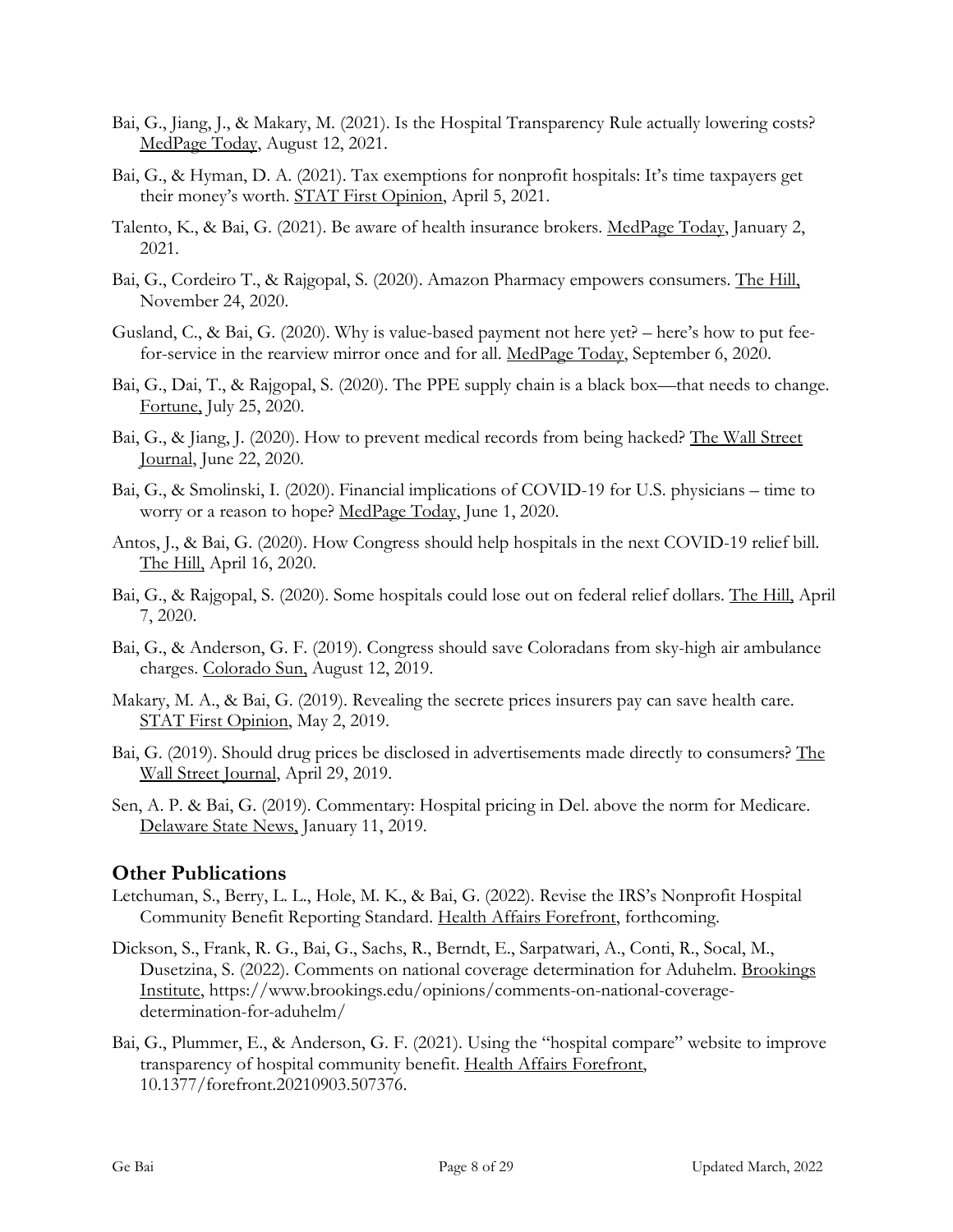- Jiang, J., Makary, M., & Bai, G. (2021). Where are the high-price hospitals? with the Transparency Rule in effect, colonoscopy prices suggest they're all over the place. Health Affairs Forefront, 10.1377/forefront.20210805.748571.
- Mattingly, J., & Bai, G. (2021). Reforming pharmacy direct and indirect renumeration in the Medicare Part D Program. Health Affairs Forefront, 10.1377/forefront.20210714.70749.
- Bai, G. (2020). Broker commissions for fully insured health insurance plans are linked to plan premiums. SAGE Perspectives. December 18, 2020.
- Bai, G., & Anderson, G. F. (2020). COVID-19 and rural hospitals' financial viability. Health Affairs Forefront, 10.1377/forefront.20200630.208205.
- Jiang, J., Bai, G., & Anderson, G. F. (2020). Canary in a coal mine? a look at initial data on COVID-19's impact on U.S. Hospitals. The Commonwealth Fund Issue Brief, 10.26099/w4q4-xn75.
- Bai, G., Pyenson, B., & Woollett, G. (2020). Widespread home testing can keep people safe and get them back to work – here's how. Health Affairs Forefront, 10.1377/forefront.20200406.55720.
- Sachdev, G., White, C., & Bai, G. (2019). Self-insured employers are using price transparency to improve contracting with health care providers: the Indiana Experience. Health Affairs Forefront, 10.1377/forefront.20191003.778513.
- Sen, A., & Bai, G. (2019). High hospital prices and margins in Delaware call for action. Delaware Journal of Public Health. 5(5), article 15.
- Bai, G., Eisenberg, M.D., & Anderson, G. F. (2019). Review report of Colorado's Cost Shift Analysis Draft Report. https://www.colorado.gov/pacific/sites/default/files/Cost%20Shift%20Report%20Consultant %20Review%20January%202020.pdf
- Bai, G., Wang, P., Mathews, S. C., Bruhn, W. E., Talento, K., Blase, B., Santangelo, I. A, Paturzo, J. J., & Makary, M. A. (2019). The true cost of health care: an analysis of Americans' total health care spend. https://docs.wixstatic.com/ugd/29ca8c\_4975d361740b434b88649860658f9e8f.pdf
- Bai, G., Socal, M. P., & Anderson, G. F. (2019). Policy options to help self-insured employers improve PBM contracting efficiency. Health Affairs Forefront, 10.1377/forefront.20190529.43197.
- Bai, G., Socal, M., Sharp, M., & Pachman, E. (2019). Pharmacy benefit manager contracts for generic prescription drugs in Medicaid managed care programs. Health Affairs Forefront, 10.1377/forefront.20190426.775617.
- Bai, G., Patel, P., Martin, M. A., & Hyman, D. A. (2019). Providing useful hospital pricing information to patients: lessons from voluntary price disclosure. Health Affairs Forefront, 10.1377/forefront.20190416.708286.
- Anderson, G. F. & Bai, G. (2019). Reforming direct and indirect remuneration in Medicare Part D. Health Affairs Forefront, 10.1377/forefront.20190215.708286.
- Bai, G., Bach, P., & Anderson, G. F. (2018). Oncologists' charge amounts are higher than other specialists. Health Affairs Forefront, 10.1377/forefront.20180306.287114.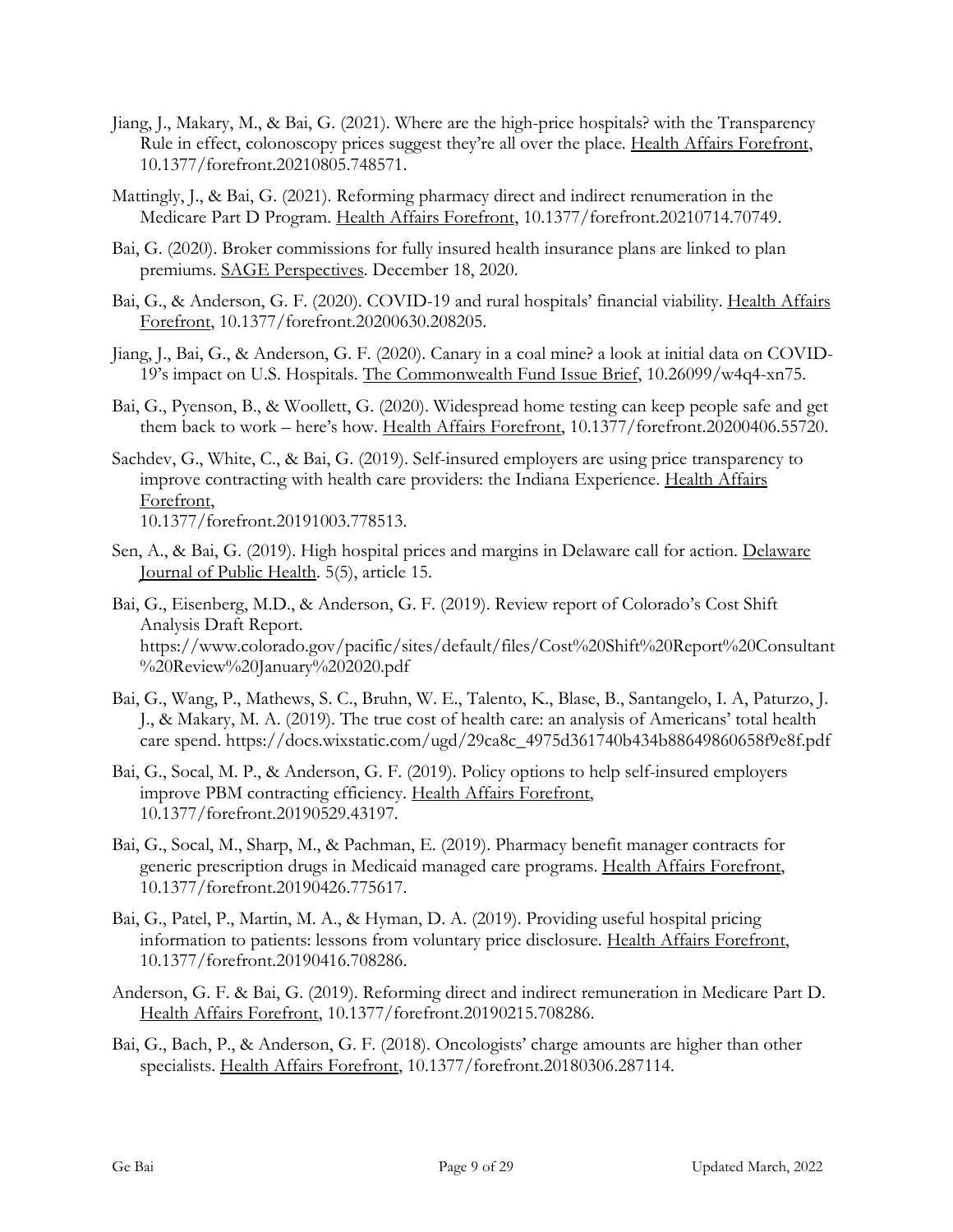Bai, G., & Anderson, G. F. (2016). Understanding hospital profitability: Continuing the conversation. Health Affairs Forefront, 10.1377/forefront.20160506.054788.

# **Selected Media Coverage**

- Colorado hospitals among most profitable in the nation, even amid pandemic. The Denver Gazette. April 1, 2022.
- New rural hospital model could preserve communities, jobs. Modern Healthcare. March 24, 2022.
- TeamHealth hit with another lawsuit for alleged overbilling, this time from an employer. STAT. March 22, 2022.
- Biden looks to raise pressure on Putin with Xi Call. Bloomberg. March 17, 2022.
- You soon might be able to visit your doctor at your local drug store. The Columbus Dispatch. March 16, 2022.
- How HCA Healthcare's conservative Covid strategy reaped dividends. Forbes. March 14, 2022.
- A 'mysterious' health care system helps Reditus and others make big money on COVID tests. WGLT. March 10, 2022.
- Nonprofit will sell \$30 insulin direct to patients starting in 2024. AIS Health. March 10, 2022.
- The 10 podcasts to listen to right now, according to Advisory Board experts. Advisory Board. March 3, 2022.
- Top Sutter Health exec says health system doesn't have to provide free care to be not-for-profit. She's right. Modern Healthcare. March 3, 2022.
- PBMs react to GoodRx, Mark Cuban, and Amazon Pharmacy, with Ge Bai, PhD, CPA. Relentless Health Value. February 24, 2022.
	- o Ranked at the #1 "podcast to listen to right now" by Advisory Board.
- Viewpoints: the dark side of doctor-assisted suicide; some red states passing less-strict abortion rules. Kaiser Health News. February 18, 2022.
- Memorial Hermann, Blue Cross Blue Shield near deadlock that could leave 100K out of network. Houston Chronicle. February 16, 2021.
- Nonprofit hospitals may provide less community benefit than for-profits in some states, study suggests. HealthCare Dive. February 16, 2021.
- Private equity firms are cashing in on the travel nursing business that has boomed during the pandemic. STAT. February 15, 2022.
- Not-for-profit hospitals don't earn tax exemptions, researchers say. Modern Healthcare. February 14, 2022.
- Nonprofit hospitals aren't doing more for Medicaid patients than for-profits, despite taking taxpayer subsidies. Health Exec. February 14, 2022.
- Erlanger Health System plans to switch from public to private non-profit organization. WTVC NewsChannel 9. February 9, 2022.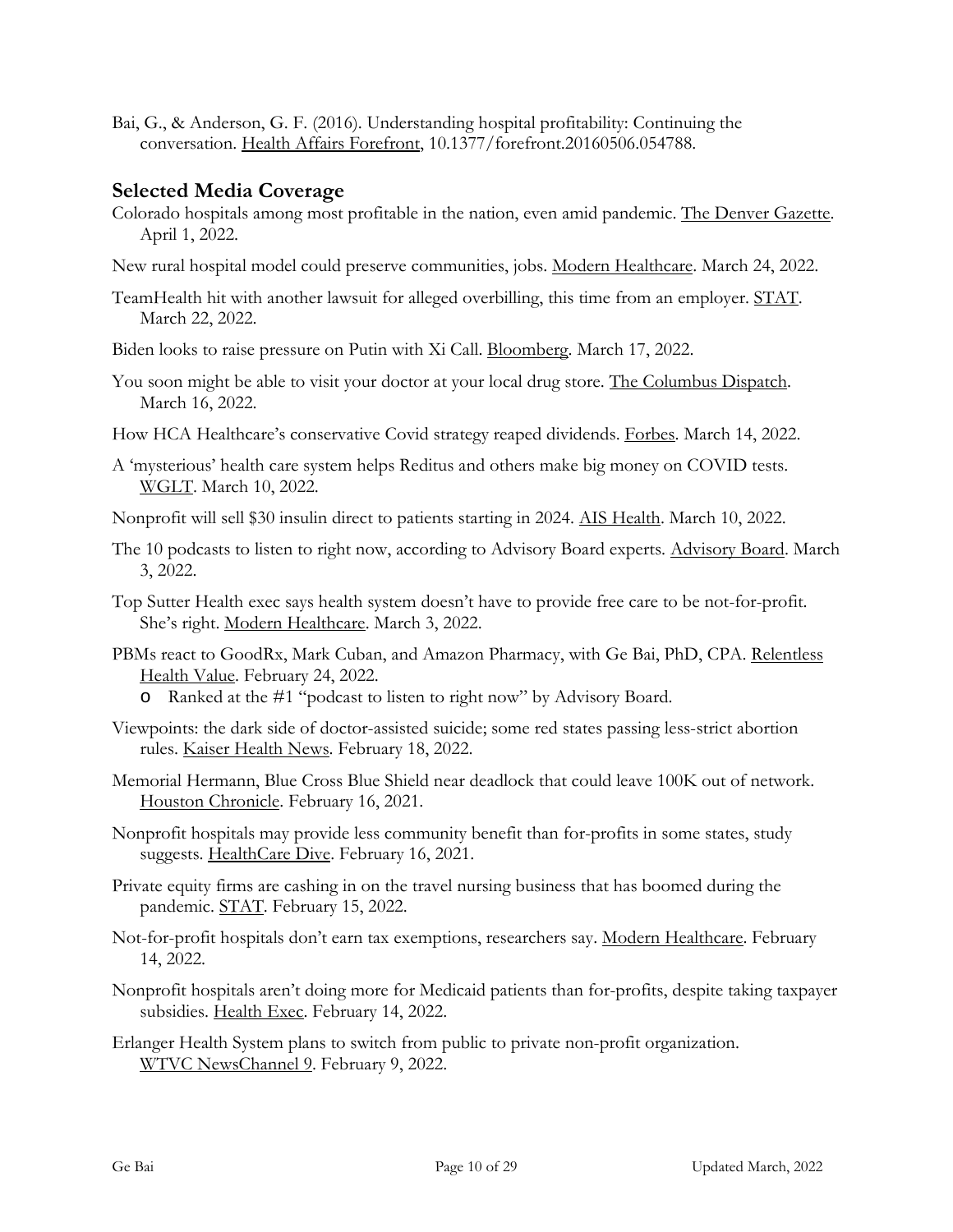- COVID-19 pandemic, staffing shortages widen rural America's care deserts. Modern Healthcare. February 9, 2022.
- 'I assumed it was a COVID test.' Man says clinic charged him \$1,200 in tests he didn't ask form. WXIA-TV. February 6, 2022.
- Time to take tax breaks away from non-profit hospitals. Forbes. January 25, 2022.
- The Looming jobs crisis for emergency physicians. Annals of Emergency Medicine News & Perspective. January 24, 2022.
- Most Covid-19 tests are free. So why are some people getting billed? The Post-Standard. January 18, 2022.
- How much should it cost to get tested for COVID-19? Consumer Reports. January 6, 2022.
- US kidney patients face significant barriers to accessing effective medications. Reuters. January 4, 2022.
- Are COVID-19 test providers profiteering from the pandemic? Infectious Disease Special Edition. January 4, 2022.
- New cancer patients with a high-deductible insurance plan face sharp rise in out-of-pocket costs. Reuters. December 28, 2021.
- Cash cost for imaging often lower than payer-negotiated price, with widespread variation across hospitals. Radiology Business. December 22, 2021.
- What will be impact of allowing abortion pill to be mail-ordered? AIS Health. December 22, 2021.
- Commercial prices for common hospital procedures often exceed cash prices. Modern Healthcare. December 21, 2021.
- Months after new rule, more than half of U.S. hospitals still don't disclose prices online. U.S. News & World Report. December 13, 2021.
- Hospitals prices for radiology services 2 to 6 times higher than Medicare rates, study shows. IHU Hub. December 13, 2021.
- How college football exposes Fauci's biggest flow. Washington Examiner. December 10, 2021.
- Study: More than half of U.S. hospitals don't follow pricing disclosure rules. <u>UPI</u>. December 9, 2021.
- Express Scripts will combine coupons with pharmacy benefit. AIS Health. December 9, 2021.
- Biden's new at-home COVID-19 testing plan is way too complicated. MSNBC. December 8, 2021.
- PBMs' profit swells as sector consolidates, report shows. Modern Healthcare. December 4, 2021.
- Public health experts slam 'grossly inadequate,' industry-friendly Covid test reimbursement scheme. Common Dreams. December 3, 2021.
- In Biden's plan for free rapid tests, legwork will be required. The New York Times. December 2, 2021.
- Study: Hospital prices for radiology services 2 to 6 times higher than Medicare rate. Benefits Pro. December 2, 2021.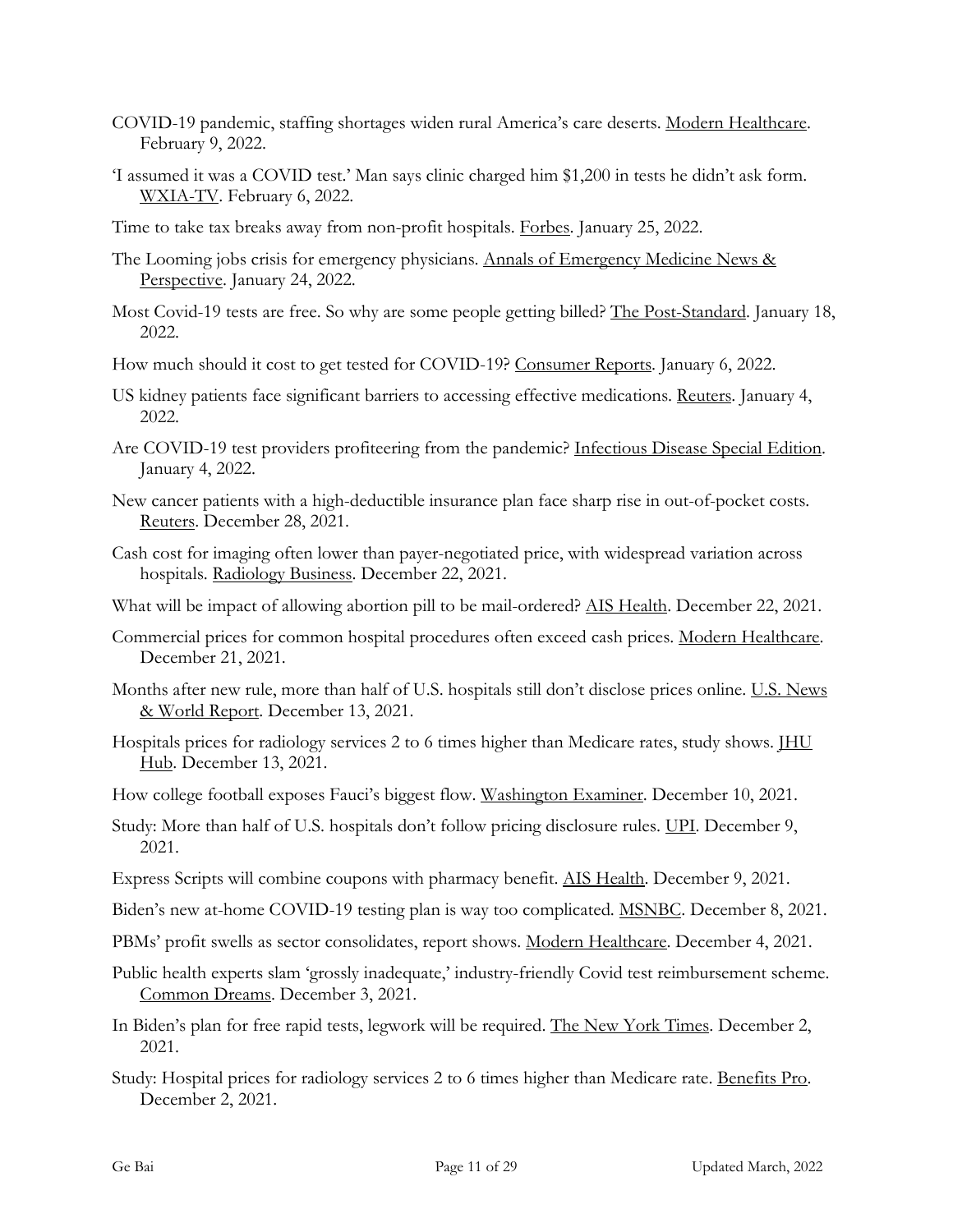- Hospitals' infrequently published prices suggest substantial variance in radiology service charges to commercial payers. Fierce Healthcare. December 1, 2021.
- Many hospitals ignore price disclosure rules, study finds. Consumer Affairs. December 1, 2021.
- Some hospitals charge up to 10 times more for Medical scans than others, study finds. The Wall Street Journal. November 30, 2021.
- Private equity's recipe for hospitals? It's about tech with all the dressing. POLITICO. November 24, 2021.
- For many, COVID-19 hospitalizations resulted in hundreds of dollars in out-of-pocket spending. ACEP Now. November 22, 2021.
- Doc took "miracle drug," still got COVID; St. Jude has billions as families go broke. MedPage Today. November 17, 2021.
- The Catholic hospital system Ascension is running a Wall Street-style private equity fund. STAT. November 16, 2021.
- Childbirth-related health complications drain \$32.2 billion from U.S. economy. Modern Healthcare. November 12, 2021.
- St. Jude hoards billions while many of its families drain their savings. ProPublica. November 12, 2021.
- Starkman: living my Detroit radio dream today. Deadline Detroit. November 12, 2021.
- Memorial Hermann Health System may soon be out of network for those who have Blue Cross Blue Shield. Houston Chronicle. November 9, 2021.
- Rural Alabama hospitals add services to stay afloat. Modern Healthcare. November 2, 2021.
- Some nonprofit hospitals reaping benefits off patients while providing less care. Carolina Journal. October 28, 2021.
- Report: NC non-profit hospitals fail to give enough charity care. WBTV. October 27. 2021.
- Report criticizing NC hospital systems released. Here's what it said about Atrium, Novant. The Charlotte Observer. October 27. 2021.
- Report: NC nonprofit hospitals falling short on charity care. The Associated Press. October 27, 2021.
- A hospital hiked the price of their healthy baby's birth by calling it an "emergency." NPR. October 27, 2021.
- Medicare spent hundreds of millions on cancer drugs confirmed to have no benefit. Reuters. October 19, 2021.
- Verify: Is someone making money off of donated blood? WUSA90. October 14, 2021.

Posted prices of cataract procedures may confuse patients: study. Medscape. October 12, 2021.

Pandemic fuels activity in health care's billing industry. Axios. October 8, 2021.

Rising air ambulance charges exceed \$30,000, report finds. Modern Healthcare. October 4, 2021.

Pfizer loses legal battle with big implications for drug pricing. MarketWatch. October 1, 2021.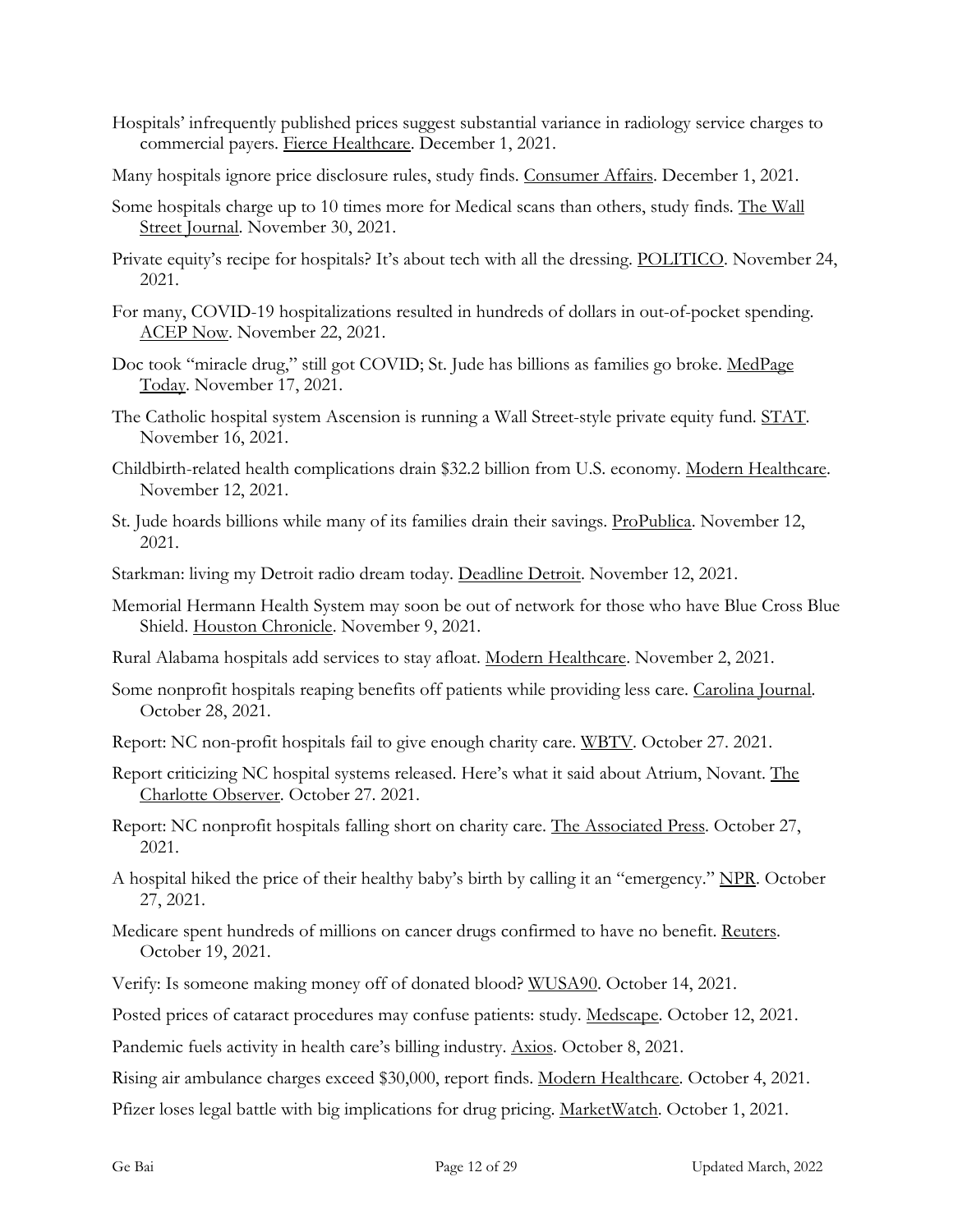- Labs can charge thousands for COVID tests. See which states have the most expensive. Miami Herald. September 22, 2021.
- The price we pay: why is medication so expensive? WFAE 90.7. September 22, 2021.
- Labs are charging up to \$14,000 for COVID-19 tests. Insurers claim "price gouging." USA Today. September 20, 2021.
- Will Rx startup targeting cash-paying patients succeed? AIS Health. September 9, 2021.
- Brand name prescription drugs are costing Americans billions more than generics. Study Finds. September 8, 2021.
- Nine Ohio hospitals on list of most expensive colonoscopies. The Columbus Dispatch. August 20, 2021.
- How nonprofit hospitals can support communities and advance public health. Center for American Progress. August 19, 2021.
- The Health 202: a majority of parents favor mask mandates in schools. The Washington Post. August 11, 2021.
- In a community with an abundance of wealth, mental health options still scarce. Montana Free Press. August 9, 2021.
- On philanthropy: nonprofit hospitals highlight important questions about the charity "grand bargain." The Denver Post. August 8, 2021.
- Large self-insured employers lack power in hospital price negotiations. HealthCare Dive. July 16, 2021.
- How ERs fail patients with addiction: one patient's tragic death. Health Leaders Media. July 15, 2021.
- A tragic death shows how ERs fail patients who struggle with addition. NPR. July 14, 2021.
- CEO turnover was low during the pandemic, but that may not continue. Modern Healthcare. June 29, 2021.
- A hospital charged \$722.50 for each push of medicine through her IV. NPR. June 28, 2021.
- Blues-funded startup aims to boost value-based drug pacts. AIS Health. June 24, 2021.
- The Health 202: Pandemic relief funds boosted surpluses for some large hospitals. The Washington Post. June 21 2021.
- Ochsner Health to take over 7-hospital Mississippi-based provider in major Gulf Coast expansion. The New Orleans Advocate. June 17, 2021.
- Bristol Stock Retirees stuck in the middle of debate over drug-price reform. Fintech Zoom. June 12, 2021.
- Landmark Alzheimer's drug to become available in Dayton region despite controversy. Dayton Daily News. June 10, 2021
- Retirees stuck in the middle of debate over drug-price reform. MarketWatch. June 8, 2021.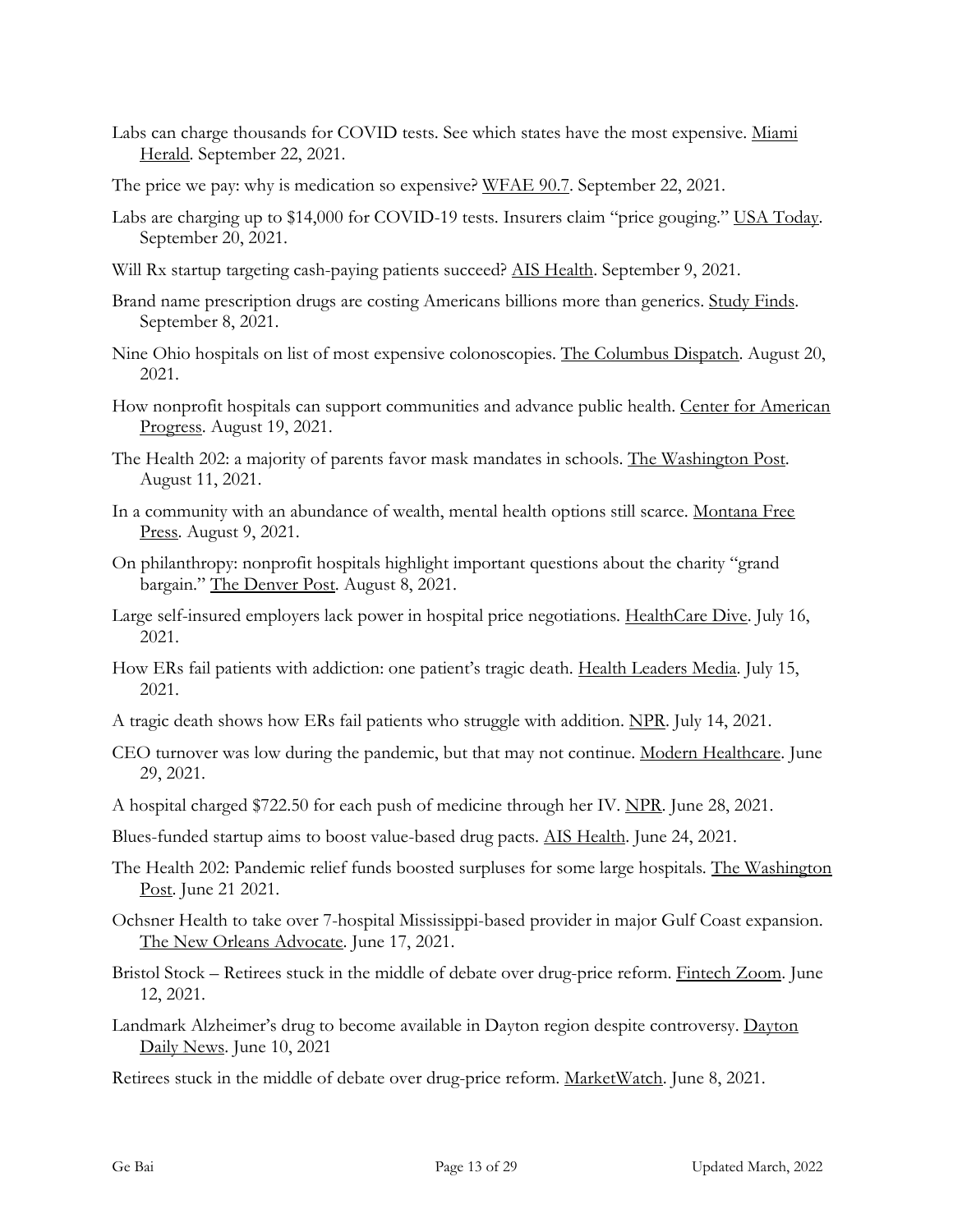- UPMC allocated \$1.7 billion in SDOH, community benefit investments. Patient Engagement HIT. June 4, 2021.
- Experts: Better tech may be driving more fraud detection. AIS Health. May 27, 2021.
- GoodRx acquisition highlights strong 1Q despite Amazon threat. AIS Health. May 27, 2021.
- All things considered. NPR. May 20, 2021.
- "The gap is not sustainable": Why safety-net hospitals especially struggled amid Covid-19? Advisory Board. May 20, 2021.
- Hospitals serving the poor struggled during COVID. Wealthy hospitals made millions. NPR. May 18, 2021.
- What is a safety-net hospital and why is it so hard to define? PBS Frontline. May 18, 2021
- COVID-19 testing is a financial windfall for hospitals and other providers. CNN. May 10, 2021.
- Insurers pushing back on covering Covid tests. KCBS Radio. May 10, 2021.
- Hospitals charging hundreds more than average \$159 for COVID-19 tests. Becker's Hospital Review. May 10, 2021.
- Hospitals are charging hundreds per COVID test. Will insurance premiums rise to compensate? Fortune. May 7, 2021.
- Covid Testing Has Turned into a Financial Windfall for Hospitals and Other Providers. Kaiser Health News. May 7, 2021
- Despite tax breaks, nonprofit hospitals often lag in providing charity care. Medscape. April 30, 2021.
- Wall Street Journal investigation finds computer code on hospitals' websites that prevents prices from being shown by internet search engines, circumventing federal price transparency laws. Dark Daily. April 26, 2021.
- UVA Health will wipe out tens of thousands of lawsuits against patients. The Washington Post. April 20, 2021.
- Bailout helped wealthy hospitals post a banner year. The Dallas Moring News. April 11, 2021.
- GoodRx benefits patients but may profit from "broken" system. AIS Health. April 8, 2021.
- Study: Charitable care provided by hospitals doesn't measure up to their tax exemptions. The Hub at Johns Hopkins. April 7, 2021.
- Government, nonprofit hospitals' charity care falls short of their favorable tax treatment. The Ritz Herald. April 7, 2021.
- Nonprofit hospitals' charity care falls short of favorable tax treatment. Health Leaders. April 7, 2021.
- Despite tax breaks, nonprofit hospitals spend less on charity care than for-profits. MedCity News. April 7, 2021.
- Viewpoints: End of Life Option Act needs revision; is tax exemption for nonprofit hospitals outdated? Kaiser Health News. April 7, 2021.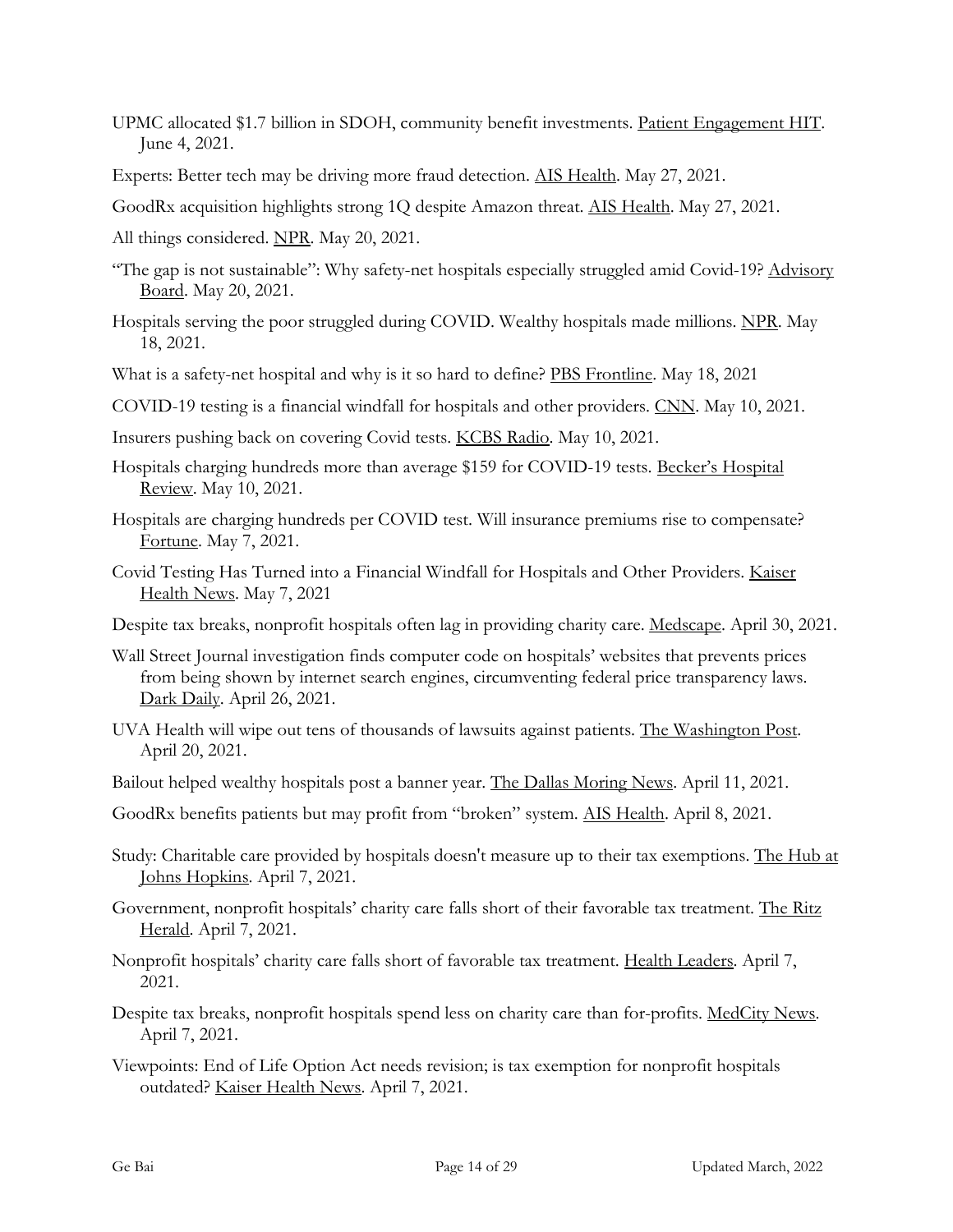- The Health 2020: Nonprofit hospitals spend less on average for charity care, compared to their forprofit counterparts. The Washington Post. April 6, 2021.
- Nonprofit hospitals spent less on charity care than for-profit, government facilities: Health Affairs. Healthcare Dive. April 6, 2021.
- Not-for-profit hospitals spend less on charity care than for-profit, public providers. Modern Healthcare. April 5, 2021.
- Despite tax breaks, nonprofit hospitals not matching charity care of for-profit counterparts. Becker's Hospital Review. April 5, 2021.
- Despite COVID, many wealthy hospitals had a banner year with federal bailout. Kaiser Health News. April 5, 2021.
- UnitedHealth's latest transaction raises antitrust concerns. AIS Health. April 2, 2021.
- Some of America's wealthiest hospital systems ended up even richer, thanks to federal bailouts. The Washington Post. April 1, 2021.
- COVID-19 curbed health systems' charity care spending in 2020. Modern Healthcare. March 26, 2021.
- The Health 202: States are eyeing public option health plans. Many obstacles stand in the way. The Washington Post. March 22, 2021.
- Financial incentives linked to cesarean section rate. Healio. March 22, 2021.
- Orphan Drug Act has been overused, a new study shows. AIS Health. March 17, 2021.
- Hospitals lift curtain on prices, revealing giant swings in pricing by procedure. Healthcare Dive. March 11, 2021.
- Diabetes med access may be better for commercial patients. AIS Health. March 11, 2021.
- Physician and patients may prefer brand-name drugs, but they cost Medicare Part D a lot of money. STAT. March 4, 2021.
- Requests for brand name prescription drugs cost Medicare additional \$1.7B in 2017. The Hub at Johns Hopkins. March 4, 2021.
- Choice of brand-name drug over generics costs Medicare nearly \$2 billion annually. US News & World Report. March 3, 2021.
- Prescription brand name drugs instead of generic drugs costs Medicare \$1.7 billion a year, study finds. Forbes. March 2, 2021.
- Requesting generic drugs could save Medicare program \$1.7 billion. Healio. March 2, 2021.
- Have you ever wondered how GoodRx makes money? With Ge Bai, PhD, CPA. Relentless Health Value. March 2, 2021.
- Pass-through rebate models need to demonstrate value. AIS Health. February 18, 2021.
- Rebate rule is delayed, likely to be repealed by Congress. AIS Health. February 5, 2021.
- Oregon sets first hospital-specific community benefit spending floor. Modern Healthcare. February 4, 2021.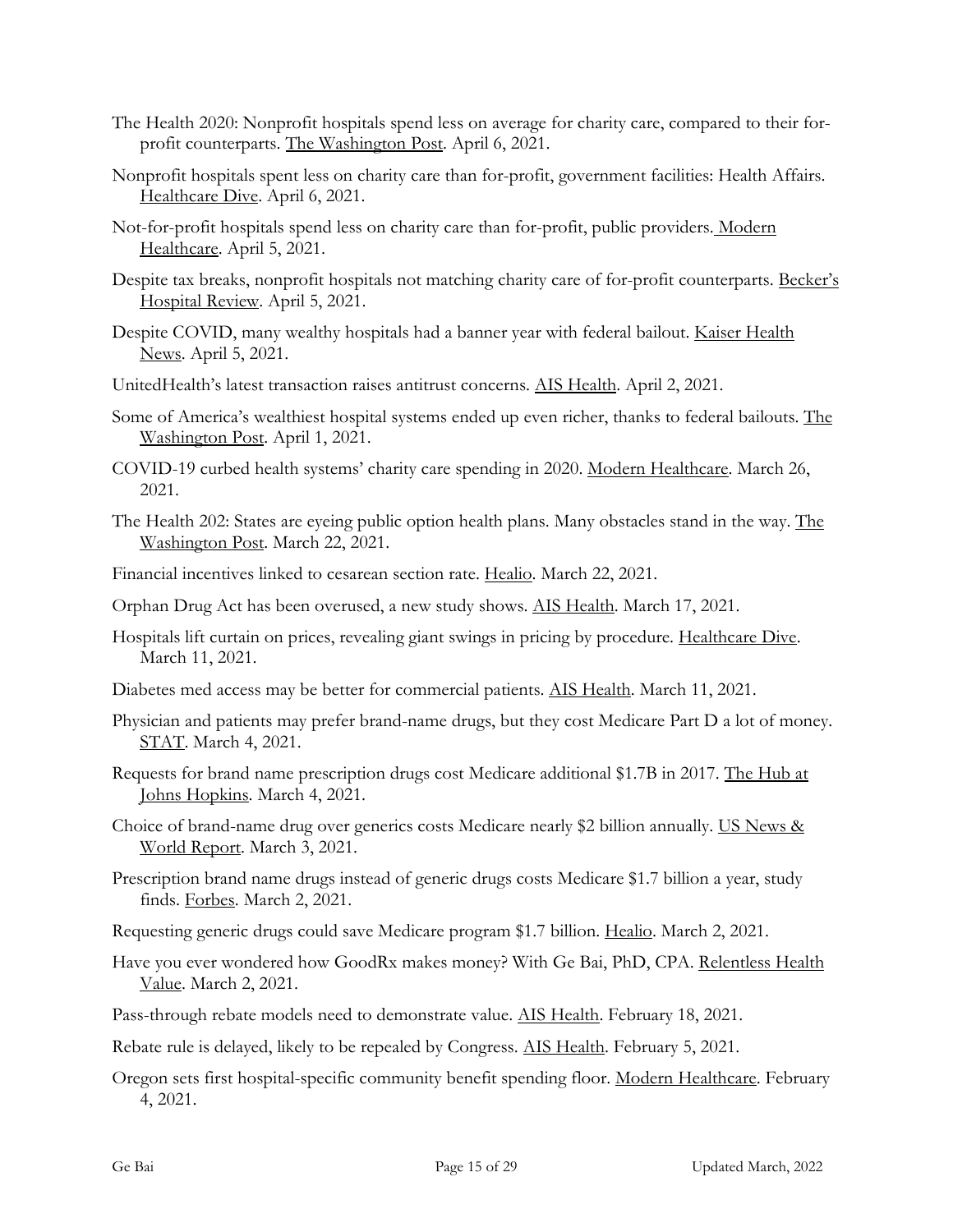- Not many hospitals disclosing prices despite new rule seeking transparency. Denver 7 ABC. February 1, 2021.
- The Health 202: Hospitals drag feet on new regulations to disclose costs of medical services. The Washington Post. January 25, 2021.
- Ge Bai is an authority on healthcare abuses, economics, and transparency. She has answers to the questions we are all asking. Primary Care Cures. January 22, 2021.
- A deep dive into Amazon's pharmacy and the Amazon Pharmacy model some employers are running with, with Ge Bai, PhD, CPA. Relentless Health Value. January 21, 2021.
- 2021 outlook: chaotic transition complicates regulatory landscape for PBMs. AIS Health. January 14, 2021.
- CMS audits small slice of hospitals for price transparency, probes complaints. Healthcare Dive. January 11, 2021
- Hospitals slow to follow Trump's order to post prices. POLITICO. January 5, 2021.
- Coronavirus live updates: TMC hospitals deferring some elective procedures. Laredo Morning Times. January 4, 2021.
- As COVID-19 cases spike, nurse aids work to reduce unnecessary hospital admissions. Houston Chronicle. December 31, 2020.
- Wisconsin hospital files 200 debt lawsuits during pandemic. U.S. News & World Report. December 26, 2020.
- Researchers: hospital price variation exacerbates health inequalities. Modern Healthcare. December 24, 2020.
- A Wisconsin hospital promised to stop suing most patients during the pandemic. Then it filed 200 lawsuits. Wisconsin Public Radio. December 21, 2020.
- The pricier the policy, the more money insurance brokers can make, study shows. Modern Healthcare. December 16, 2020.
- West Health Policy Center forms CIDSA to provide independent analysis of drug pricing policies. News Medical. December 7, 2020.
- Perspectives: time for bipartisanship; Amazon Pharmacy will expand options; why do we have PBMs? Kaiser Health News. December 2, 2020.
- For-profit hospital charges attacked by nurse union report. Modern Healthcare. November 16, 2020.
- Colorado hospitals projected to lose billions in revenue because of pandemic. Colorado Politics. November 11, 2020.
- Drug companies do not supply the flu shot for free. AFP Factcheck. November 10, 2020.
- A Biden win sows hope in health care sector. Houston Chronicle. November 9, 2020.
- CareSource to change how it pays prescription benefits. Dayton Daily News. November 2, 2020.
- The U.S. health insurance system. Will the COVID-19 pandemic transform it? CO Researcher. October 23, 2020.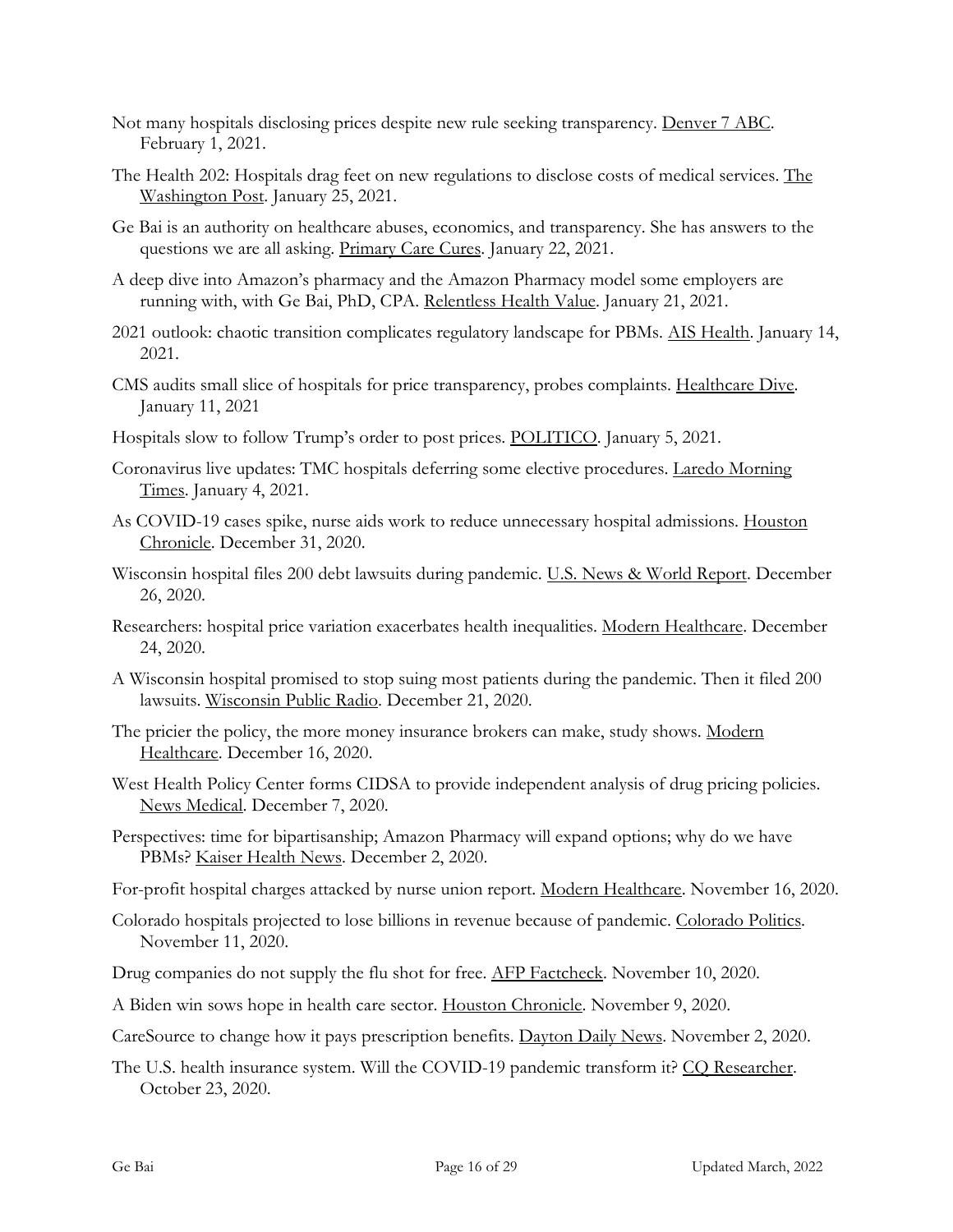- CHI St. Luke's severs deal with Molina, its second break with an insurance carrier this week. Houston Chronicle. October 23, 2020.
- CMS to pay labs more for quicker COVID-19 testing. Modern Healthcare. October 15, 2020.
- Pfizer suit could be an 'earthquake' for drug pricing. Barron's. October 9, 2020.
- Health care briefing: Trump's vaccine promise risks letdown. Bloomberg Government. September 18, 2020.
- Study: COVID-19 test costs range from one cent to \$14,750. Houston Chronicle. September 16, 2020.
- Are hospitals making money treating COVID-19 patients? Modern Healthcare. September 12, 2020.
- HHS's Rural Action Plan contains shortcomings that could mute its potential. Business Insider. September 9, 2020.
- HHS plan to improve rural health focuses on better broadband, telehealth services. Kaiser Health News. September 4, 2020.
- Rural hospitals are sinking under COVID-19 financial pressures. NPR. August 22, 2020.
- County commission votes to sell Wyoming Medical Center to Banner Health. Casper Star-Tribune. August 14, 2020.
- How much does a new hip cost? A new federal mandate will require hospitals to post insurance negotiated price. The Morning Call. August 8, 2020.
- Business is booming for dialysis giant Fresenius. It took a bailout of at least \$137 million anyway. The Washington Post. August 5, 2020.
- Hospitals can transfer patients' medical debt to RIP Medical Debt, regulators say. Modern Healthcare. July 28, 2020.
- Rural SW GA hospital plans October closure; COVID was the last straw. Georgia Recorder. July 27, 2020.
- Society's problems need our best business minds. Fortune. July 27, 2020.
- Rural hospitals hang on as pandemic researches smaller communities. Pew Stateline. July 22, 2020.
- Doctors of rural Louisiana hospital question CEO's use of federal coronavirus funding. The Acadiana Advocate. July 16, 2020.
- What US medical supply chain can learn from the fashion industry. **Fast Company**. July 15, 2020.
- Banner Health set to acquire Wyoming Medical Center in \$200 million deal. Casper Star-Tribune. July 14, 2020.
- Legislative efforts aim to address privacy concerns amid COVID-19. Healio. July 10, 2020.
- Coronavirus daily update: concerns of hospital bed shortages return; outpatient care down 20%. Home Health Care News. June 26, 2020.

April volume change for HCA, Tenet & CHS. Becker's Hospital Review. June 26, 2020.

St. Luke's to acquire Easton Hospital. The Morning Call. June 3, 2020.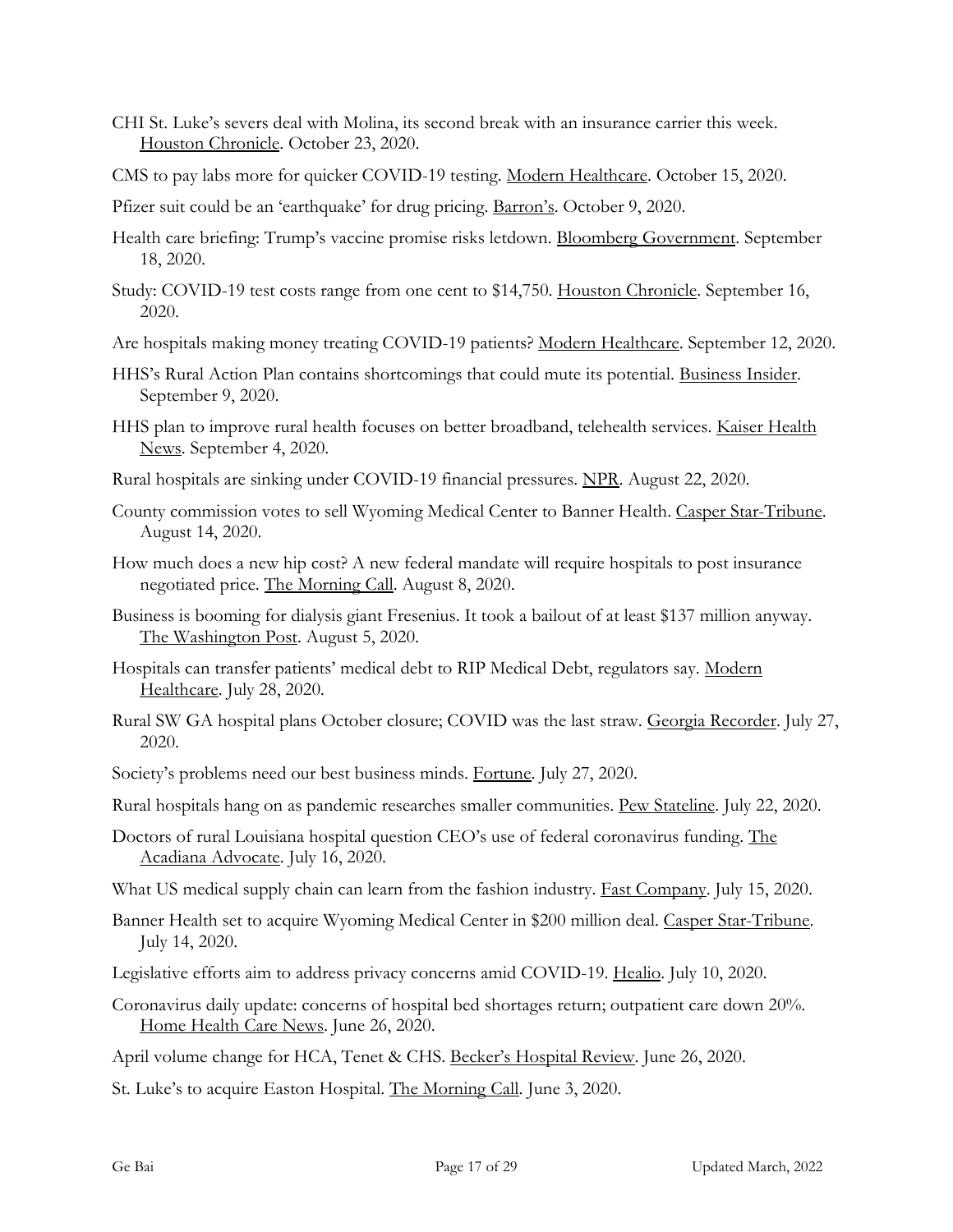- Medicaid expansion key indicator for rural hospitals' financial viability. Healthcare Dive. June 2, 2020.
- Medicaid expansion boosts rural hospitals' margins. Modern Healthcare. June 1, 2020.
- As postponed surgeries resume, can U.S. hospitals handle the strain? U.S. News & World Report. June 1, 2020.
- Surgeries delayed for COVID-19 expected to strain hospitals. UPI.com. June 1, 2020.
- Test, test, and test again. Q&A with Ge Bai. Leader's Edge. May 31, 2020.
- Louisiana hospitals got massive payouts for coronavirus but it might not be enough. The New Orleans Advocate. May 26, 2020.
- NY hospital lobby's power stretches to DC in stimulus battle. The Washington Post. May 2, 2020.
- Hospitals continue to board millions in the middle of COVID-19 pandemic. Salon. April 29, 2020.
- Amid coronavirus distress, wealthy hospitals hoard millions. The Washington Post. April 27, 2020.
- Ochsner CEO sees \$130M loss in two months amid coronavirus fight; New Orleans hospital cases drop. The New Orleans Advocate. April 17, 2020.
- Experts say COVID-19 testing should be free. It isn't always. Florida Today. April 9. 2020.
- CMS: US health care spending will reach \$4T in 2020. Advisory Board. April 4, 2020.
- Healthcare spending to consume 20% of GDP by 2028. Modern Healthcare. March 24, 2020.
- What are ECMO machines, and why are they so important to treat coronavirus? Orlando Sentinel. March 21, 2020.
- Patients slip through healthcare's safety net amid Medicaid financing debate. Modern Healthcare. March 14, 2020.
- All over so soon? Biden pulls away from Sanders in Democratic primaries. France 24. March 11, 2020.
- Don't give price-gouging hospitals a coronavirus windfall. The Hill. March 9, 2020.
- Healthcare costs in the United States can leave Americans in debt, in court and living on the brink. Australian Broadcasting Corporation. March 2, 2020.
- Why are nonprofit hospitals so highly profitable? New York Times. February 20, 2020.
- House Democrats' capitulation on surprise billing proves they'll never pass 'Medicare for All.' Forbes. February 18, 2020.
- Nonprofit hospitals' charity care disparities. Axios. February 18, 2020.
- Charity care markedly lower at richest not-for-profit hospitals. Modern Healthcare, February 18, 2020.
- Nonprofit hospitals with healthiest finances offer little charity care. Reuters. February 17, 2020.
- Employer health plan spending jumped 4.4% in 2018. Modern Healthcare. February 13, 2020.
- What can the government do to lower drug cost? WWL Radio. February 7, 2020.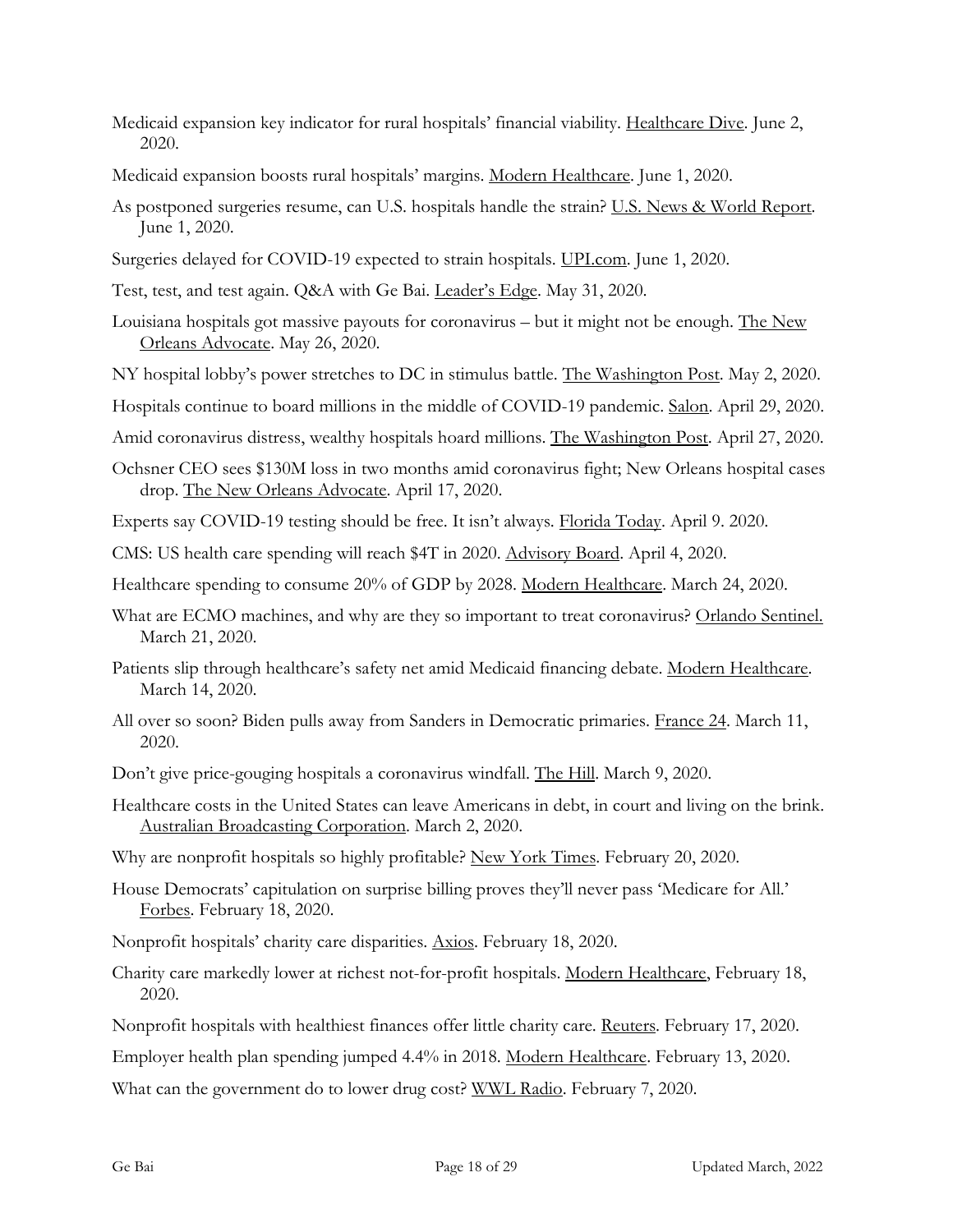Want to cut drug costs? Change incentives, House told. MedPage Today. February 6, 2020.

- 'An earthquake': the deal that changed Montana's insurance market. Bozeman Daily Chronicle. January 26, 2020.
- Hospital group mum as members pursue patients with lawsuits and debt collectors. Chicago Tribune. January 16, 2020.
- Taken for a ride. The Hub at Johns Hopkins. January 2, 2020.
- Air ambulance services seriously overcharge patients. Futurity. January 3, 2020.
- Hospital association finally eyes aggressive debt collecting by its members. The Daily Beast. December 28, 2019.
- New York union blames out-of-network doctors for millions in costs. Bloomberg. December 12, 2019.
- Efforts to move the needle on flu shot rates get stuck. Chicago Tribune. December 5, 2019.
- What to consider before trading your health data for cash. The New York Times. November 27, 2019.
- Hospital price transparency rules arm employers seeking savings. Bloomberg Law. November 25, 2019.
- Why our free flu shots actually cost us down the road. The Washington Post. November 24, 2019.

The startlingly high cost of the "free" flu shot. ABC News. November 19, 2019.

- Bruising labor battles put Kaiser Permanente's reputation on the line. Chicago Tribune. November 8, 2019.
- As Kaiser Permanente faces another labor battle, critics question its mission. Los Angeles Times. November 8, 2019.
- The air ambulance billed more than the lung transplant surgeon. NPR. November 6, 2019.
- Proposed federal law takes aim at 'surprise billing' from air ambulances. ABC News. October 25, 2019.
- Guardian Rebecca Fierle's \$4 million relationship with AdventHealth unheard of, experts say. Orlando Sentinel. October 16, 2019.
- Mayo Clinic tax fight result may be savings for major hospitals. Bloomberg Law. October 9, 2019.
- Milken initiatives to give students formal mentorships. GW Hatchet. October 3, 2019.
- Healthcare tops other industries for cybersecurity breaches. UPI. October 2, 2019.
- 7 in 10 hospital data breaches compromise this information—here's how to protect yourself. MarketWatch. September 26, 2019.
- What do hospital cyber attackers want to know about you? U.S. News & World Report. September 24, 2019.
- Why more and more hackers are targeting medical facilities. CBS. September 24, 2019.

What cybercriminals steal when they hack hospitals, new study. Forbes. September 23, 2019.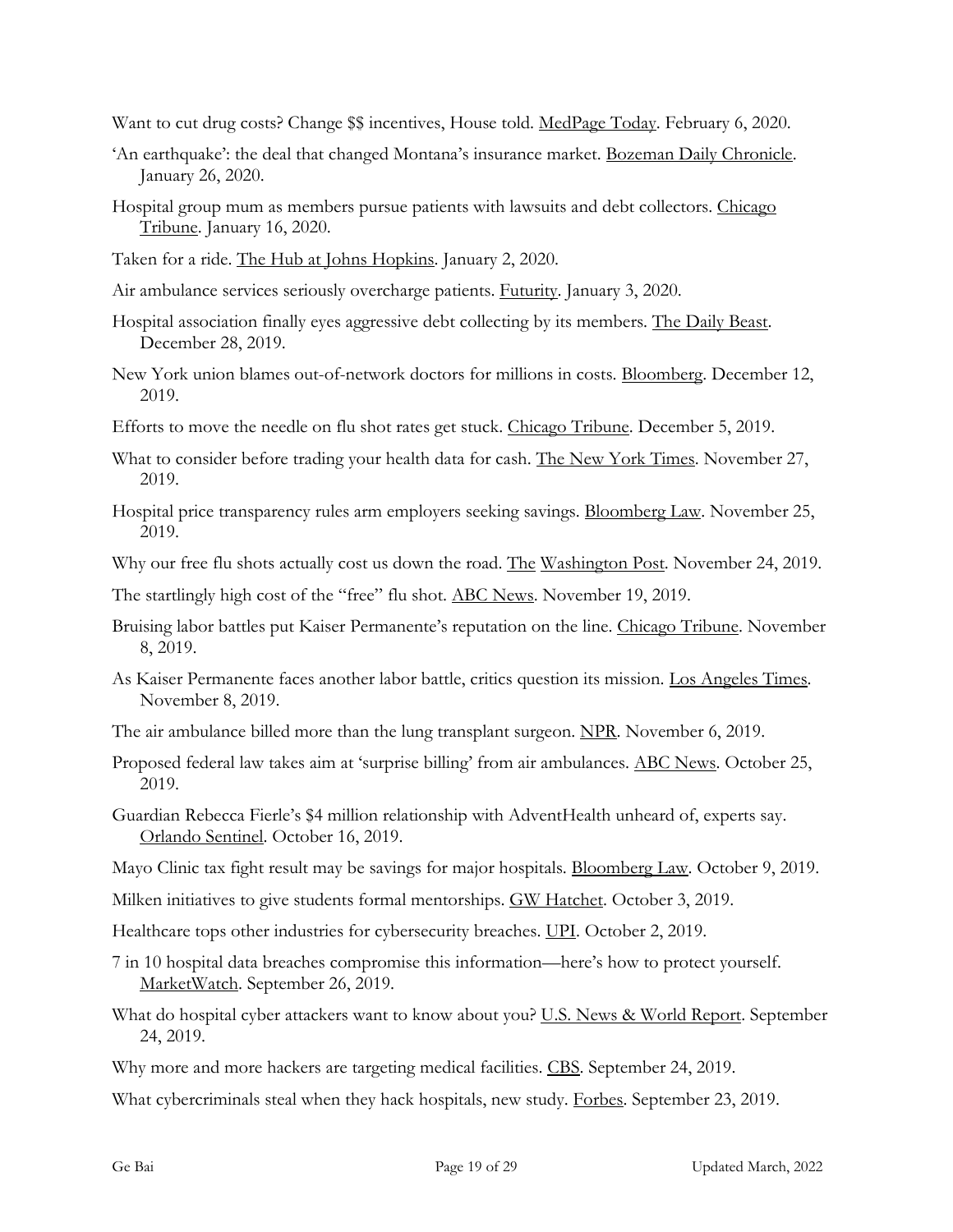- 169 million people have had their health records compromised in data breaches. Salon. September 23, 2019.
- Healthcare data hacking could lead to identity theft. Reuters. September 23, 2019.
- Most data stolen from hospitals include items used in identity theft, study finds. AJMC. September 23, 2019.
- Virginia's top hospital has filed 36,000 lawsuits against patients in 6 years. The Huffington Post. September 16, 2019.
- UVA president says health system's 'aggressive' collection practices will become 'more generous and more humane.' Richmond Times-Dispatch. September 10, 2019.
- 'UVA has ruined us': Health system sues thousands of patients, seizing paychecks and putting liens on homes. The Washington Post. September 9, 2019.
- Federal court strikes down Trump rule on drug prices in TV ads. The Heartland Institute. August 20, 2019.
- Charity care spending by hospitals plunges. Kaiser Health News. August 13, 2019.
- Drug assistance programs offer little charity to uninsured. Reuters. August 6, 2019.
- Help how? Patient charities favor the insured and more expensive brand-name drugs. STAT. August 6, 2019.
- WMC leaders confident in financial strength of hospital in wake of Moody's report, financial filings. Casper Star-Tribune. August 4, 2019
- Outsized air ambulance charges under scrutiny from researchers, Congress. The Heartland Institute. August 1, 2019.
- Surprise billing, drug prices help drive health lobbying boost. Bloomberg Government. July 23, 2019.
- Study finds Montana hospitals charge nearly three times more than Medicare. Bozeman Daily Chronicle. July 14, 2019.
- An emergency flight to the hospital could set you back \$40,000—unless you have one of 2 credit cards with medical evaluation coverage. Business Insider. July 11, 2019.
- Trump's effort to put drug prices in ads now in limbo. CNN. July 9, 2019.
- Battle over drug prices in TV ads highest on lone medical study. Bloomberg Law. July 8, 2019.
- How much is an air ambulance trip to the hospital? MSN. July 4, 2019.
- Need emergency air lift to hospital? It could cost you \$40,000. U.S. News & World Report. July 2, 2019.
- High air ambulance charges continue to rise, study finds. Philadelphia Inquirer. July 2, 2019.
- Jumps in air ambulance charges may help Senate's balance billing ban. Modern Healthcare. July 1, 2019.
- Why the flight to the hospital is more costly than ever. The Washington Post. July 1, 2019.
- New rule requires drug companies to state prices in ads. The Heartland Institute. June 28, 2019.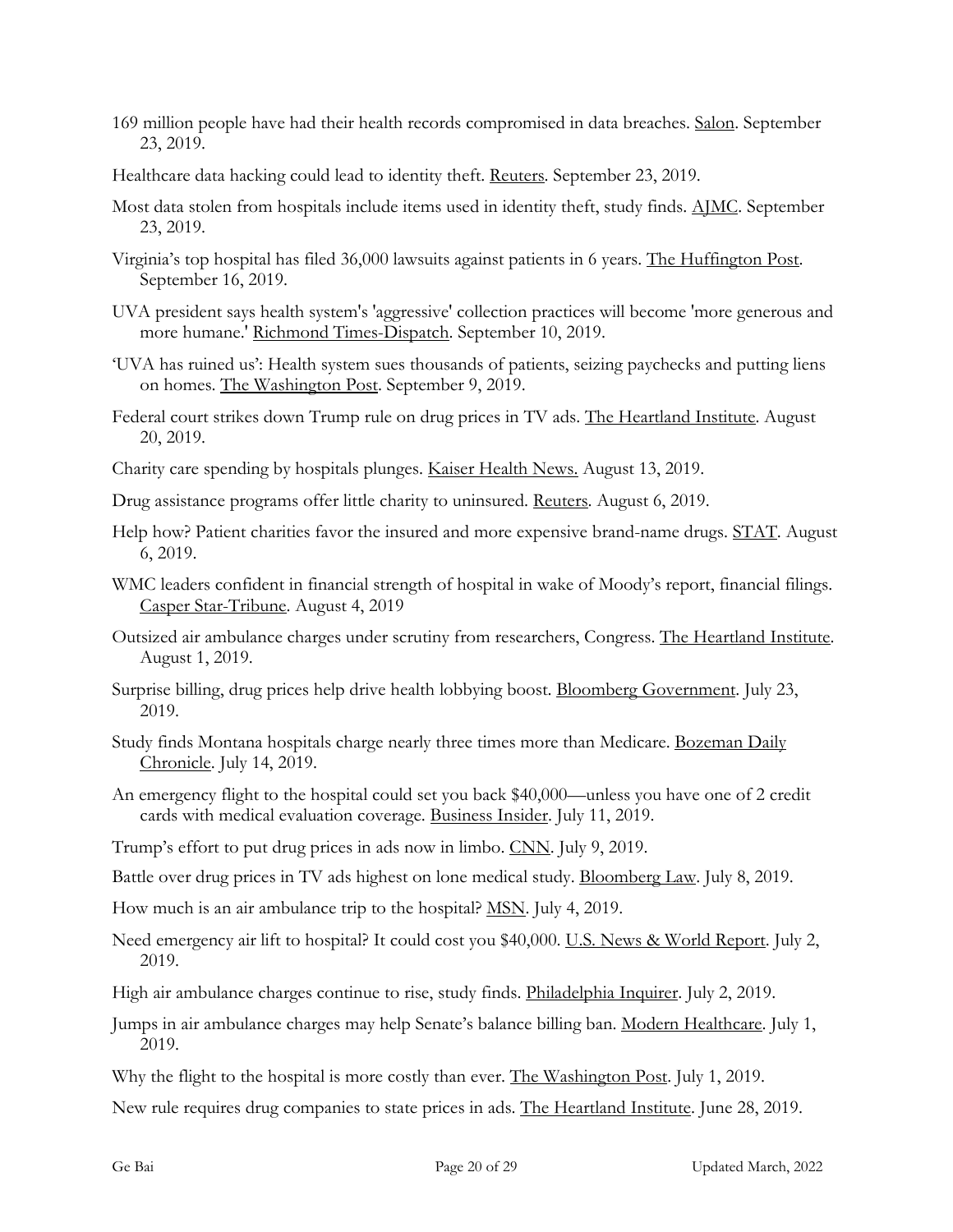Hospitals to publicly disclose negotiated rates. Relias Media. June 26, 2019.

Pat Thurston Show: Rising hospital costs discussed with Ge Bai. KGO Ratio. June 25, 2019.

- The cost of \*one stitch\* at Zuckerberg San Francisco General Hospital? \$3,300. Mission Local. June 24, 2019.
- Wyoming Medical Center in active discussion with variety of 'incredibly well-known' hospitals for affiliation, board member says. Casper Star-Tribune. June 21, 2019
- Why drug prices listed in TV ads might not be what you pay. PBS News Hour. May 16, 2019.
- Will including prescription drug prices in ads drive down prices? Pacific Standard. May 15, 2019.
- Drug prices in TV ads: how transparent are they? Forbes. May 15, 2019.
- Most of the profit in the health-care industry is going to drug companies—here's why you should care. MarketWatch. May 13, 2019.
- The price is an important ingredient in all drugs. The Wall Street Journal. May 12, 2019.
- Market muscle: study uncovers differences between Medicare and Private Insurers. Kaiser Health News. May 9, 2019.
- In a significant step for price transparency, Trump finalizes rule requiring list prices in drug ads. Forbes. May 8, 2019.
- Congress looks to tackle surprise medical bills. The Wall Street Journal. April 2, 2019.
- How to end the scourge of surprise medical bills in the emergency room. Forbes. March 12, 2019.
- Azar calls on Congress to help eliminate drug rebates. STAT. February 1, 2019.
- White House plan to disclose drug prices may not drive down costs: study. U.S. News & World Report. January 25, 2019.
- Price disclosure legislation not likely to lower drug costs in the US. European Pharmaceutical Review. January 24, 2019.
- Trump plan to force drug makers to advertise prices might work, but not if pharma gets its way. STAT. January 23, 2019.
- Trump's drug ad price transparency contains huge loophole, researchers identify. CNN. January 22, 2019.
- Hospitals must now post prices. But it may take a brain surgeon to decipher them. The New York Times. January 13, 2019.
- The Trump administration has a new idea for changing drug rebates. That doesn't mean it's abandoning its earlier proposals. STAT. December 4, 2018.
- Did your doctor ask for your social security number? why that may be a bad idea. MarketWatch. December 3, 2018.
- Hackers are not main cause of health data breaches. Reuters. November 19, 2018.
- Main Line hospitals charges \$63 for olive oil used to turn a breech baby. Philadelphia Inquirer. November 19, 2018.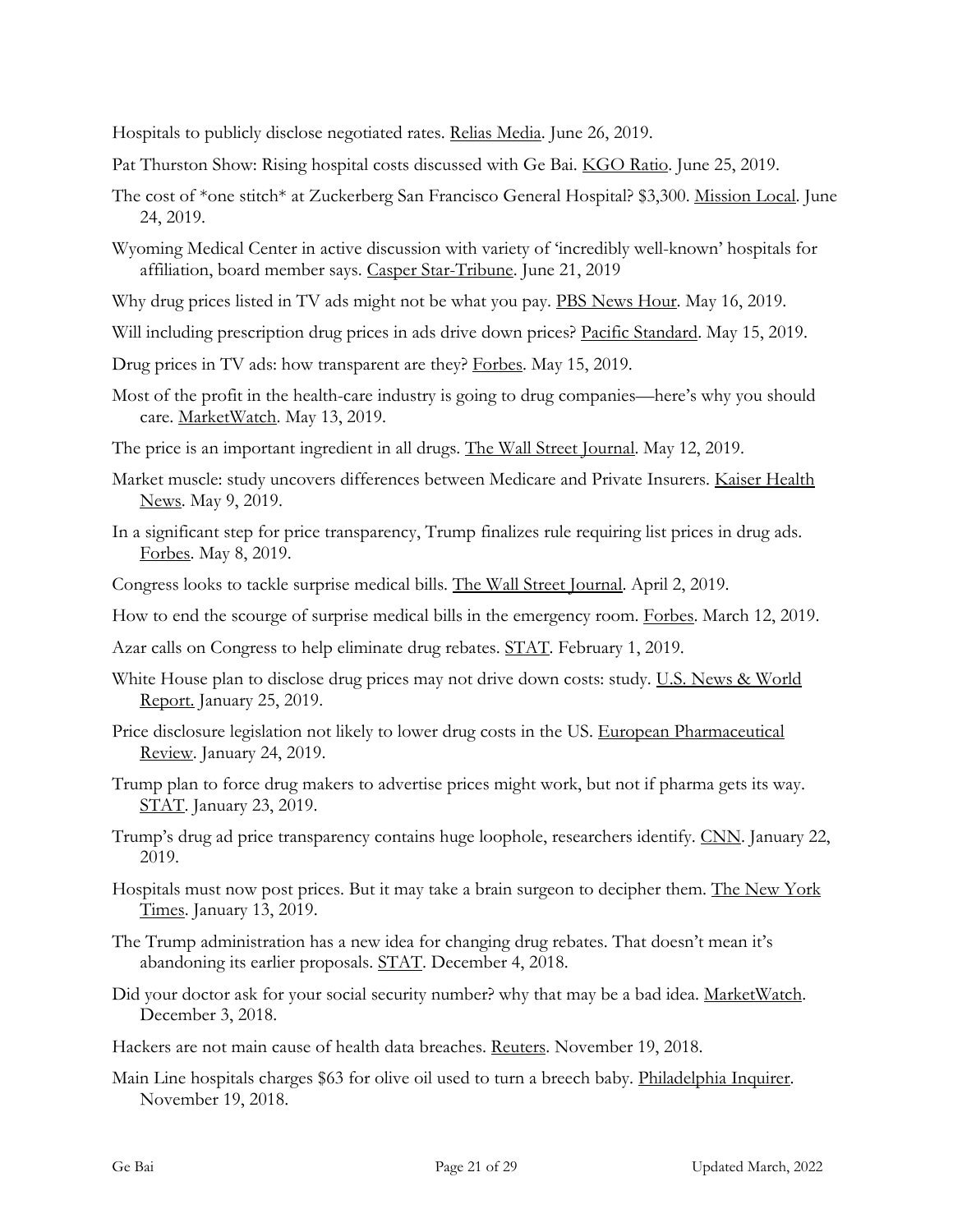- Children's hospitals again cry for help from voters, but are they really hurting? LA Daily News. October 12, 2018.
- HCA's success over 50 years banks on sticking with the basics. Modern Healthcare. October 6, 2018.
- Hospitals gouging patients with auto, workers' compensation coverage. POLITICO. October 1, 2018.
- Companies moving to cut out middlemen and reduce drug prices for employees. MarketWatch. August 28, 2018.
- Hospital billing: Overcharged and outrageous liens. The Legal Examiner. July 25, 2018.
- Drug-pricing battle plays out in Florida. POLITICO. May 30, 2018.
- How banks and law firms make millions from hospital debt? Axios. May 23, 2018.
- Nonprofit consortium plans to crate competition to drive down drug prices. Nonprofit Quarterly. May 21, 2018.
- Could nonprofit drug companies cut sky-high prices? U.S. News & World Report. May 17, 2018.
- California hospital giant Sutter Health face heavy backlash on prices. The Los Angeles Times & The Washington Post. May 16, 2018.
- Hospitals made \$21B on Wall Street last year, but are patients seeing those profits? NBC News. February 7, 2018
- You know who else fails "The Jimmy Kimmel Test"? Hospital emergency rooms. Forbes. December 6, 2017.
- Are hospital billing practices unethical? Chargemaster still used to boost revenue. Relias Media. June 1, 2017.
- Could your data be breached? U.S. News & World Report. May 10, 2017.
- Researchers find data breaches more likely at large teaching hospitals. Baltimore Sun. April 15, 2017.
- The data show hospitals need to do better at protecting your personal data. Forbes. April 5, 2017.
- Study: risk of data breaches at hospitals is greater at larger facilities, teaching hospitals. The Hub at Johns Hopkins. April 5, 2017.
- Protect yourself from a hospital data breach. Consumer Reports. April 4, 2017.
- Examining the rising costs of prescription drugs in the U.S., and possible alternatives. The Hub at Johns Hopkins. April 3, 2017.
- Skyrocketing healthcare costs: do your research. ABC Action News. March 22, 2017.
- Surprised by a medical bill? Here's what to do. CNN. January 17, 2017.
- More than 1 in 5 emergency room patients face surprise medical bills, study finds. CBS News. January 17, 2017.
- Doctors may accept low fee from Medicare, but not from all patients. Reuters. January 17, 2017.

Steep bills surprise patients who go out-of-network. U.S. News & World Report. January 17, 2017.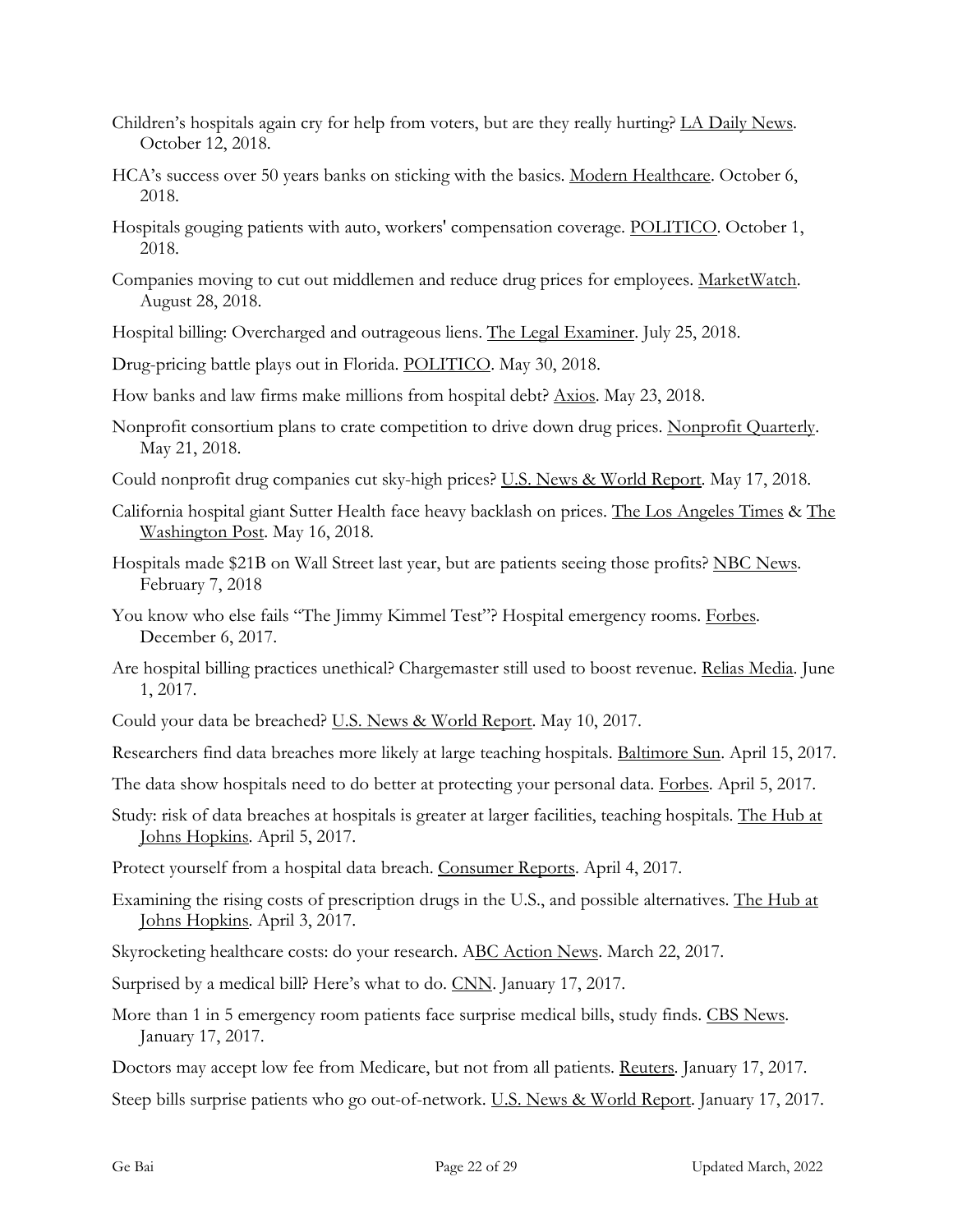U.S. patients often face costly 'surprise' medical bills from out-of-network specialists. The Hub at Johns Hopkins. January 17, 2017.

Hospitals jack up costs strategically, study finds. Live Science. September 12, 2016.

These hospitals make the most money off patients and they're mostly nonprofits. The Washington Post. May 3, 2016.

For hospitals, prestige leads to profits. Kaiser Health News. May 2, 2016.

Want to bankrupt hospitals? Force them to charge fair prices. Forbes. November 25, 2015.

Want to pay higher prices? Try a for-profit hospital. Forbes. September 25, 2015.

Sticker shock in for-profit Hospitals. The New York Times. June 16, 2015.

- Fifty hospitals charge uninsured more than ten times cost of care, study finds. The Washington Post. June 8, 2015.
- Some hospitals marking up treatments by as much as 1,000 percent: study. NBC News. June 15, 2015.

At these hospitals, prepare to pay markups of 900 percent or more. CBS News. June 8, 2015.

The hospitals that overcharge patients by 1,000 percent. The Atlantic. June 8, 2015.

# **Research Grants (PI or Co-PI)**

Health Care Pricing for Commercial Payers. Arnold Ventures. 2021-2022.

Negotiated Hospital Pricing. Arnold Ventures. 2021-2022.

Provision of Hospital Charity Care in the United States. The Commonwealth Fund & Episcopal Health Foundation. 2020-2022.

Pharmacy Rebate Study. Colorado Department of Regulatory Agencies. 2021.

Study of the Economic Drivers of Pharmaceutical Costs for Employers. Colorado Department of Regulatory Agencies. 2021.

Texas Hospital Charity Care. Episcopal Health Foundation, 2020.

Supply Chain Impacts on U.S. Healthcare. The Johns Hopkins University Applied Physics Lab. 2020.

# **Honors and Awards**

National Level

Top Reviewer. Annals of Internal Medicine. 2019 & 2020.

The Institute of Management Accountants Research Foundation Emerging Scholar Award. 2014. Journal of Management Accounting Research Best Paper Award. 2014.

The Institute of Management Accountants Research Foundation Research Grant. 2013.

The American Accounting Association/Grant Thornton Doctoral Dissertation Award. 2011.

University Level

The Hopkins Business of Health Initiative Pilot Award. 2021. The Johns Hopkins Alumni Association's Excellence in Teaching Award. 2021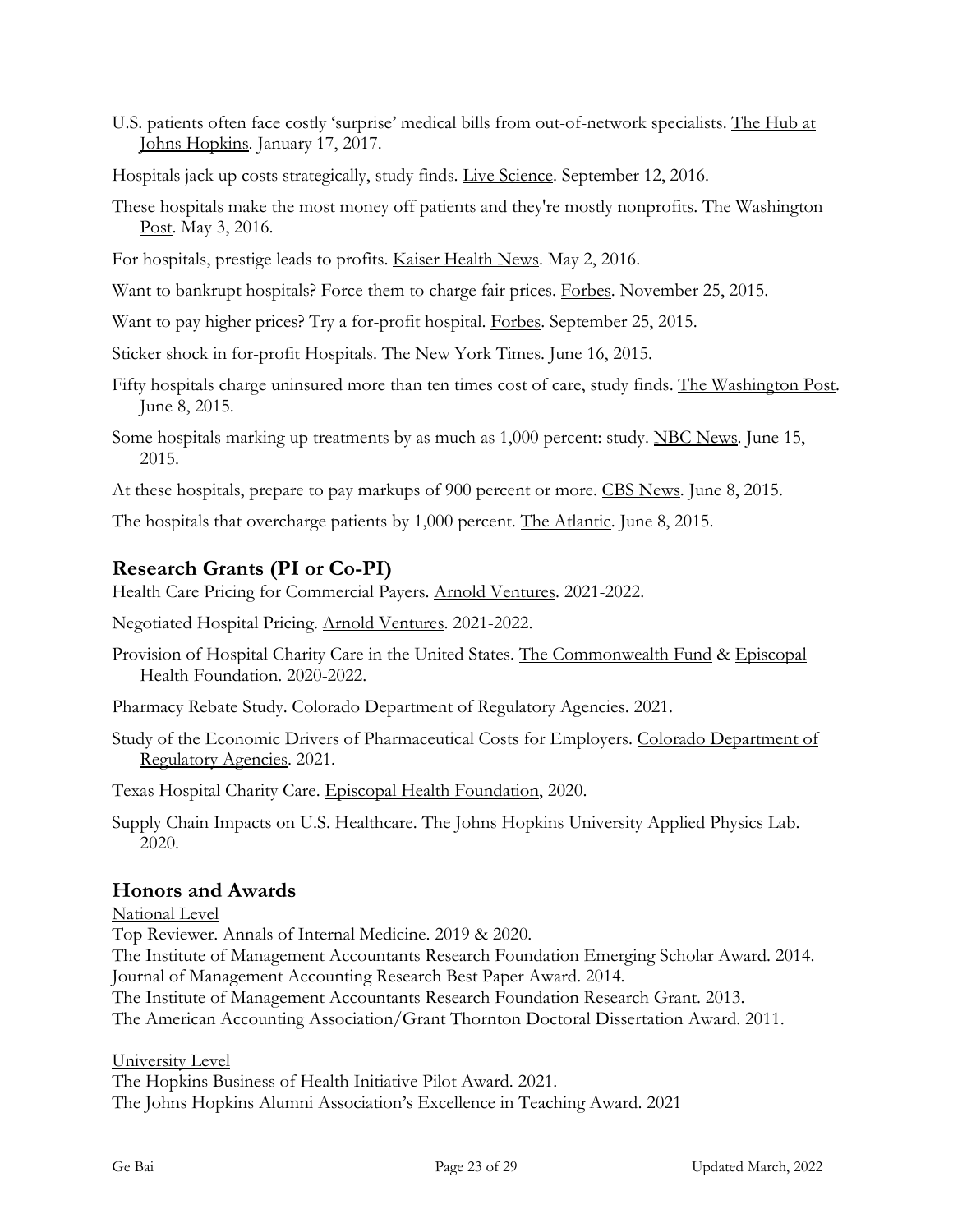The Hopkins Business of Health Initiative Seed Grant Award. 2020. Johns Hopkins Carey Business School Dean's Awards. 2017-Present. Johns Hopkins Carey Business School Supplemental Research Support Award. 2017-Present. Johns Hopkins Carey Business School Black & Decker Research Fund. 2017-2018. Washington & Lee University Lenfest Summer Research Grant. 2013-2015. Washington & Lee University Mellon Grant for Spring Term Course Development. 2014. Michigan State University Robert P. Poland Doctoral Dissertation Fellowship. 2012. Michigan State University Student Excellence in Teaching Award. 2011. Michigan State University Student Excellence in Research Award. 2008. Michigan State University Marlys and Jack Gray Scholarship. 2007. Michigan State University Summer Recruitment Fellowship. 2007. Eastern Michigan University Distinguished Student Honor. 2006. Dalian University of Technology Japanese Study Excellence Scholarship. 2000. Dalian University of Technology Student Excellence Scholarship. 1997-2000.

## **Presentations and Guest Lectures**

2022

National Health Policy Conference, Washington, DC (scheduled). Brown University Primary Care and Population Medicine Joint Program (scheduled). Employers' Forum of Indiana National Hospital Price Transparency Conference. Indianapolis, Indiana (scheduled). Congressional Budget Office Health Analysis Division. Virtual. Barclays Healthcare Symposium. Virtual.

#### 2021

The Hill Rare Disease: A Conversation on Value Assessment. Virtual. Johns Hopkins Drug Discovery Program: Pharmaceutical Enterprise, Baltimore, Maryland. Boston University School of Public Health the Next Normal. Virtual. Brown University Healthcare in America. Virtual. North Carolina State Treasurer Charity Care Press Conference. Virtual. Hopkins Business of Health Initiative Summer Data Series. Virtual. Georgetown University Center on Health Insurance Reforms Policy Hackathon. Virtual. Johns Hopkins Tsinghua DrPH program. Virtual. Policy Roundtables Presentation, AcademyHealth Annual Research Meeting. Virtual Johns Hopkins Center for Health Services and Outcomes Research Seminar. Virtual. Hopkins Business of Health Initiative Annual Retreat. Virtual. The Deal Economy: Healthcare M&A Seminar. Virtual. California Health Care Coalition Board of Director Meeting. Virtual. Johns Hopkins Common Cents Taxes 101, Virtual. Johns Hopkins University Women's Network Panel. Virtual. MOSAIC Economic Project Women Changing Policy Workshop. Virtual. Johns Hopkins School of Medicine Division of Hospital Medicine. Virtual. National Coalition on Health Care Round Table on Price Transparency. Virtual. 2020

MOSAIC Economic Project Women Changing Policy Workshop. Virtual. Kent State University College of Business Administration. Virtual. IBI/Conference Board 2020 Health and Productivity Forum. Virtual.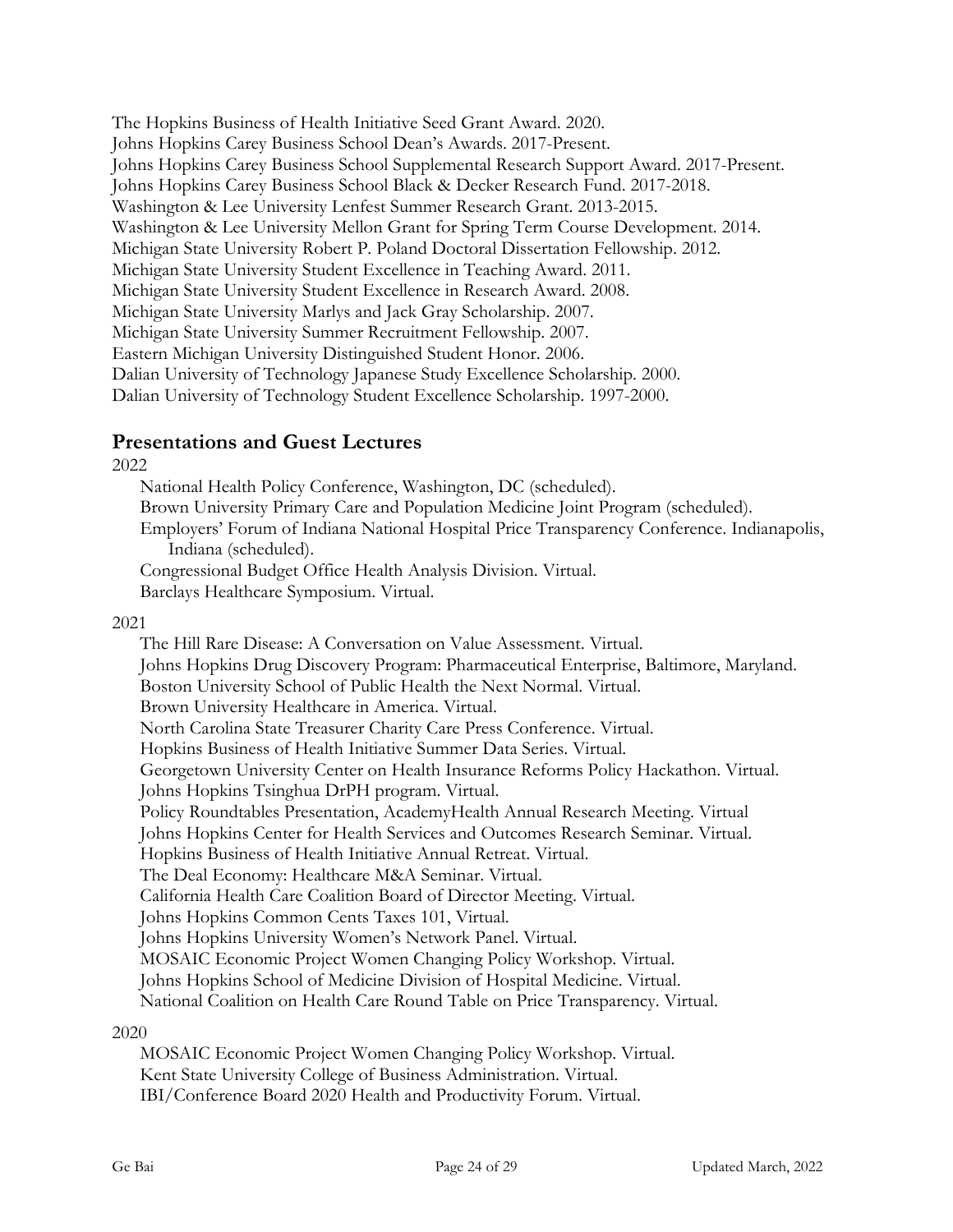The Deal Economy: Predictions and Perspectives. Virtual.

Johns Hopkins University Healthcare Affinity Panel. Virtual.

Booz Allen Hamilton International Pricing Index Kaizen Event. Virtual.

Briefing to Japanese Ministry of Health, Labor, of Welfare. Baltimore, Maryland.

- Johns Hopkins University and the University of Chicago Alumni Event on Medical Drugs Pricing Reform, New York City. New York.
- Presentation of Air Ambulance Charges, Office of Legislative Affairs. The White House, Washington, DC.

#### 2019

Johns Hopkins Drug Discovery Program, Baltimore, Maryland.

- North Carolina Health Plan Strategic Planning, Raleigh, North Carolina.
- The Foundation for Research on Equal Opportunity (FREOPP) Symposium on Affordable Hospital Care through Competition, Washington, DC.
- U.S. News & World Report Healthcare of Tomorrow Conference, Washington, DC.
- Association of Health Care Journalists National Cancer Reporting Fellowship, Bethesda, Maryland.

Colorado Department of Health Care Policy & Financing Policy Meeting, Denver, Colorado. Utah Legislature Health Reform Task Force Meeting, Salt Lake City, Utah.

Centers for Medicare & Medicaid Services Academic Experts and Researchers Listening Session, Washington, DC.

AcademyHealth Annual Research Meeting, Washington, DC.

Bloomberg School of Public Health Pharmaceutical Policy Course, Baltimore, Maryland.

Delaware State Employee Benefits Committee Meeting, Dover, Delaware.

#### 2018

Reforming States Group Steering Committee Meeting, Washington, DC.

Delaware State Employee Benefits Committee Meeting, Dover, Delaware.

- 15<sup>th</sup> Annual Symposium of the Journal of Law, Economics, & Policy, Arlington, Virginia.
- 51<sup>st</sup> Transportation Law Institute, Louisville, Kentucky.
- Johns Hopkins Drug Accessibility & Pricing Symposium, Baltimore, Maryland.

Capital Alpha Partners Drug Pricing Policy Forum, Washington, DC.

### 2017

Johns Hopkins Drug Discovery Program, Baltimore, Maryland. Virginia Association of Health Plans Annual Meeting. Richmond, Virginia. The AAA Managerial Accounting Section Conference. San Juan, Puerto Rico.

### 2016

The American Accounting Association (AAA) Annual Meeting. New York City, New York. Johns Hopkins Carey Business School

### 2015

The AAA Public Interest Section Midyear Meeting. Crystal City, Virginia.

### 2014

The AAA Government and Nonprofit Section Midyear Meeting. Norwalk, Connecticut.

### 2013

The AAA Southeast Regional Meeting. Nashville, Tennessee.

The Canadian Academic Accounting Association Annual Conference. Montreal, Canada.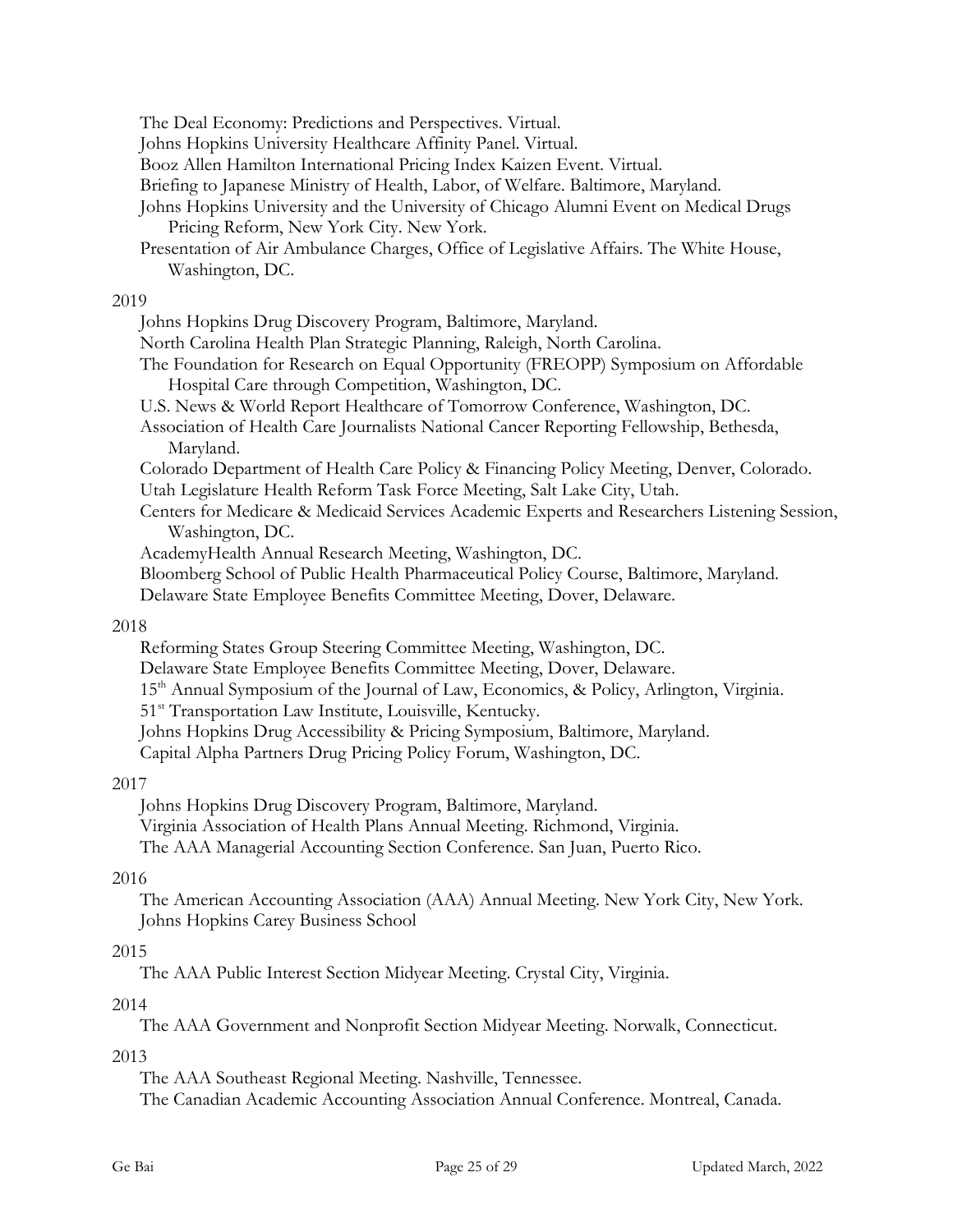### 2012

The AAA Managerial Accounting Section Conference. Houston, Texas. The AAA Government and Nonprofit Section Midyear Meeting. San Diego, California. Ball State University Emory University Indiana University Bloomington The Pennsylvania State University The University of Illinois at Urbana-Champaign The University of Iowa The University of Norte Dame The University of Southern California Washington & Lee University

### 2011

The AAA Annual Meeting. Denver, Colorado. The Canadian Academic Accounting Association Annual Conference. Toronto, Canada.

### 2009

The AAA Managerial Accounting Section Conference. St. Pete Beach, Florida.

# **Teaching Experience**

Health Care Management Consulting & Practicum, Johns Hopkins Carey Business School. 2022- Present.

Full Time MBA Innovation Field Project, Johns Hopkins Carey Business School. 2021-Present.

Accounting Foundations. Johns Hopkins Carey Business School. 2020-Present.

Advanced Financial Accounting. Johns Hopkins Carey Business School. 2016-Present.

Financial Accounting and Reporting. Johns Hopkins Carey Business School. 2016-Present.

Capital Budgeting (Executive Education). Johns Hopkins Carey Business School. 2019-Present.

Management Accounting in China. Washington & Lee University. 2015.

Cost Accounting. Washington & Lee University. 2013-2016.

Introduction to Managerial Accounting. Washington & Lee University. 2012-2015.

Cost and Managerial Accounting. Michigan State University. 2011.

Principles of Management Accounting. Michigan State University. 2010.

# **Professional Service**

Editorial Review Board

Journal of Management Accounting Research. 2013-2015.

### Event Organization

The 3rd Johns Hopkins Symposium on Healthcare Operations. 2021. Baltimore, Maryland. JHU State Discussion on Hospital Charity Care and Community Benefit, Part II. 2021. Virtual. JHU State Discussion on Hospital Charity Care and Community Benefit. 2021, Part I. 2021. Virtual. Accounting Track Co-chair, Decision Sciences Institute Conference. 2016. Austin, Texas.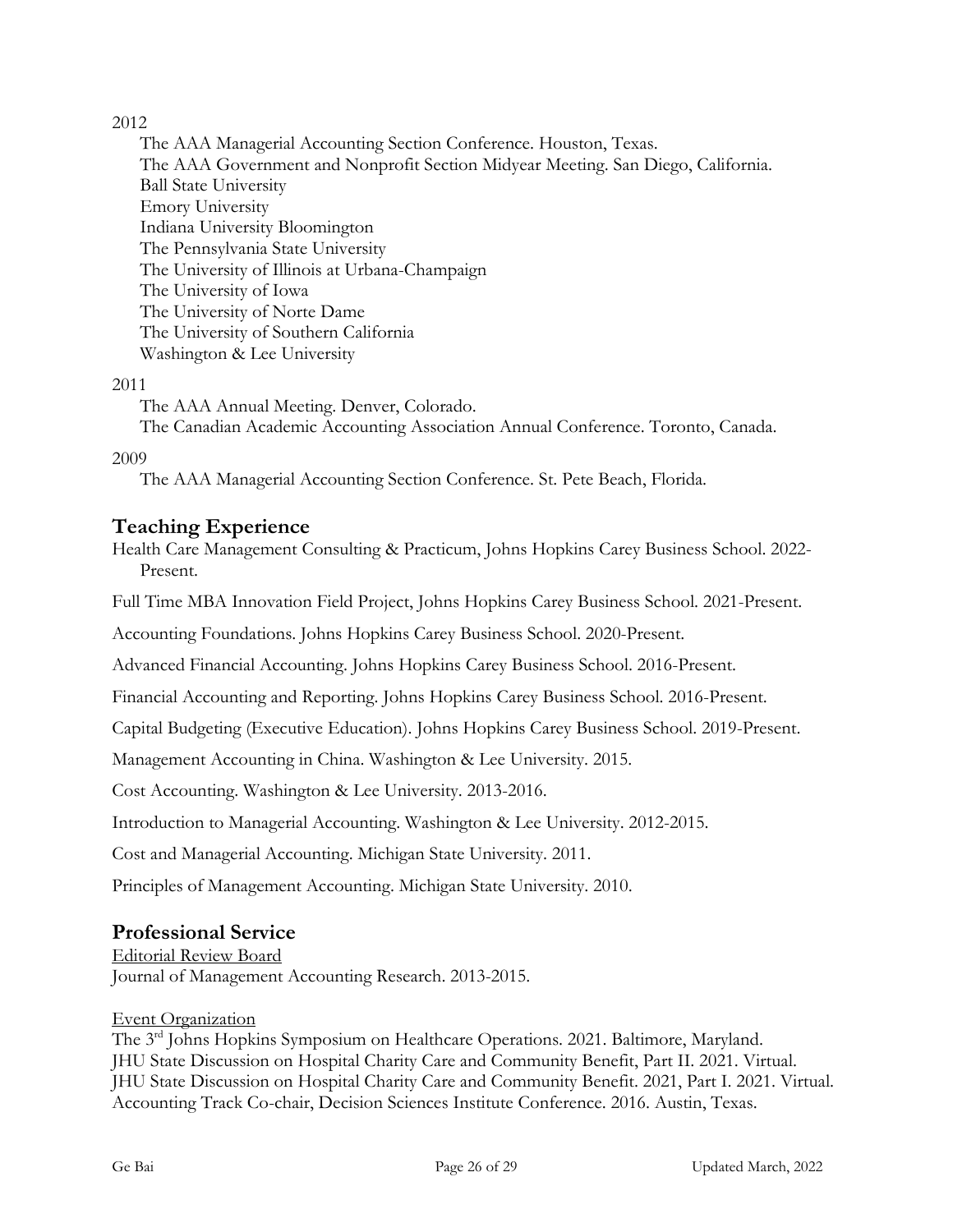Reviewer Accounting Horizons Accounting, Organization, and Society AMA Journal of Ethics American Heart Journal American Journal of Managed Care American Journal of Occupational Therapy Annals of Internal Medicine Applied Health Economics and Health Policy BMJ Open Drug Discovery Today Elsevier Science & Technology Book Prospectuses European Accounting Review Health Affairs Health Economics Health Policy JAMA Health Forum JAMA Internal Medicine JAMA Network Open Journal of Business Ethics Journal of General Internal Medicine Journal of Governmental and Nonprofit Accounting Journal of Hand and Microsurgery Journal of Management Accounting Research Journal of the National Comprehensive Cancer Network Lancet Regional Health - Americas Milbank Quarterly The National Academies of Sciences, Engineering, and Medicine NEJM Catalyst Innovations in Carey Delivery Nonprofit and Voluntary Sector Quarterly North Carolina Medical Journal Omega: The International Journal of Management Science Oxford University Press Book Proposal PLOS ONE The Research Foundation of the City University of New York Robert Wood Johnson Foundation Health Data for Action Service Science Strategic Management Journal The Accounting Review The AAA Management Accounting Section Midyear Meeting The AAA Government and Nonprofit Section Midyear Meeting Discussant and Moderator

The Johns Hopkins Drug Accessibility & Pricing Symposium, 2018. The AAA Management Accounting Section Midyear Meeting. 2013, 2014, 2017. The AAA Government and Nonprofit Section Midyear Meeting. 2011. The AAA Annual Meeting. 2011, 2014.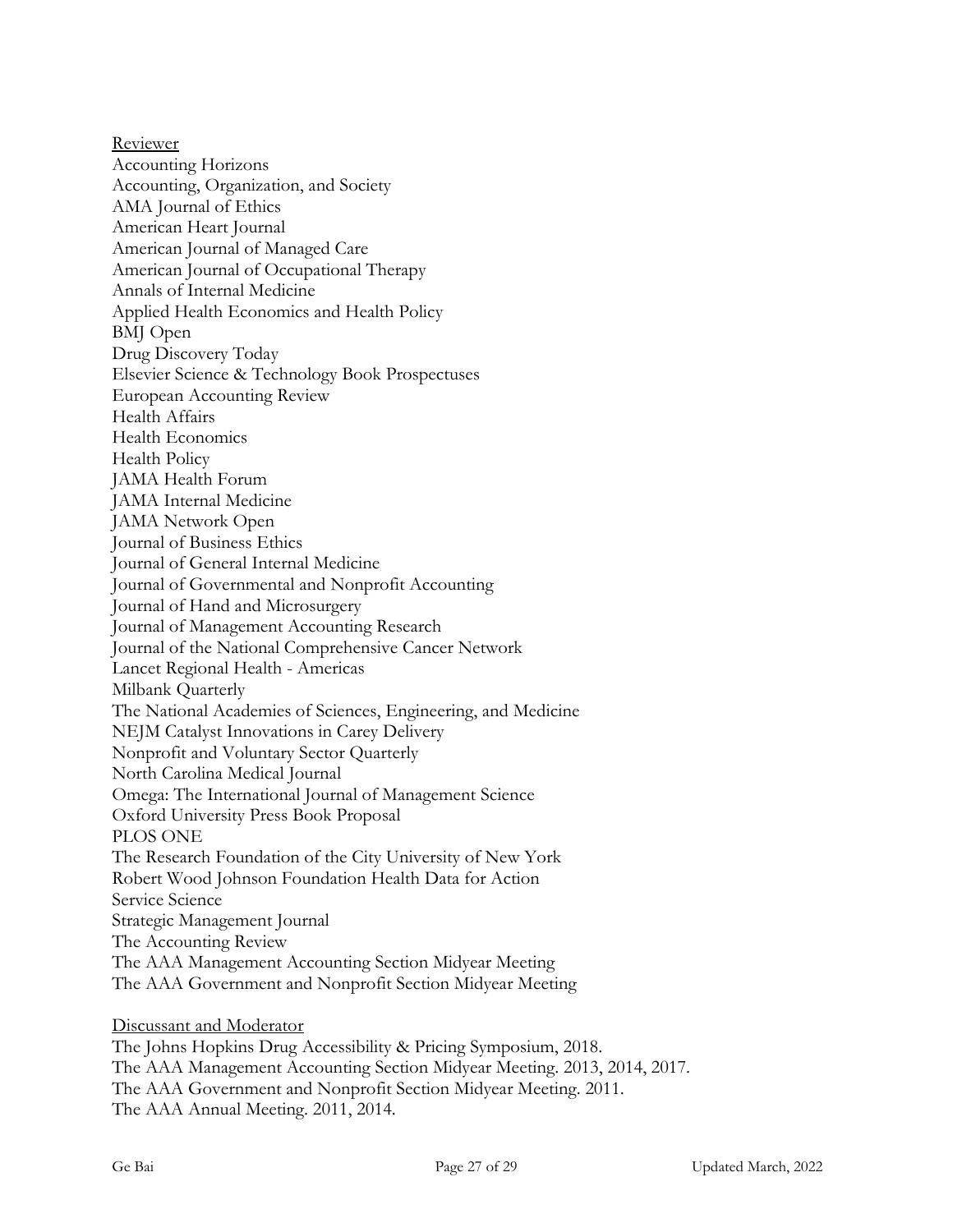The Canadian Academic Accounting Association Annual Conference. 2011.

Doctoral Student Mentoring

Dissertation Committee Member: Yang Wang (Bloomberg School of Public Health), 2022.

Preliminary Oral Examination Committee Alternate Member: SoYeon Kang (Bloomberg School of Public Health), 2022.

Dissertation Committee Member: Kelly Anderson (Bloomberg School of Public Health), 2021.

Preliminary Oral Examination Committee Member: Yang Wang (Bloomberg School of Public Health), 2020.

Preliminary Oral Examination Committee Chair: Kelly Anderson (Bloomberg School of Public Health), 2019.

Dissertation Committee Alternate Member: Sonal Parasrampuria (Bloomberg School of Public Health), 2019.

Preliminary Oral Examination Committee Member: Farah Yehia (Bloomberg School of Public Health), 2018.

- Preliminary Oral Examination Committee Alternate Member: Jonathan Levin (Bloomberg School of Public Health), 2018.
- Dissertation Committee Alternate Member: Mariana Socal (Bloomberg School of Public Health), 2017.
- Dissertation Committee Alternate Member: Jeromie Ballreich (Bloomberg School of Public Health), 2017.

Johns Hopkins Carey Business School Service

Faculty and Research Search Advisory Committee. 2022

Junior Faculty Promotion Committee. 2022.

Accounting Faculty Search Committee Chair. 2022.

AACSB CIR Site Visit Faculty Team - Research, Engagement, Societal Impact. 2021.

Visiting Accounting Faculty Search Committee Chair. 2021.

- Faculty Mentor for the 17<sup>th</sup> Annual KeyBank Minority MBA Student Case Competition. 2021. o 1st Place Team Winner
- The Johns Hopkins Carey Business School Faculty Diversity Initiative Action Plan Committee. 2019-present.
- The Johns Hopkins Carey Business School MBA Program Committee on Health, Innovation & Technology. 2018-2020.

The Johns Hopkins Sheridan Libraries' Advisory Board. 2017-2020.

The Johns Hopkins Carey Business School Library E-Resource Acquisition Committee. 2017-2020.

The Johns Hopkins Carey Business School Faculty Recruiting Committee. 2016-2018.

The Johns Hopkins Carey Business School Global MBA Curriculum Committee. 2016-2017.

Johns Hopkins Bloomberg School of Public Health Service

DrPH program faculty advisor. 2022-Present.

Center for Mental Health Leadership Search. 2021.

Johns Hopkins University Service

Johns Hopkins University DC Campus Planning Faculty. 2019-Present. Johns Hopkins University and the University of Chicago Alumni Event. 2020.

Other Service